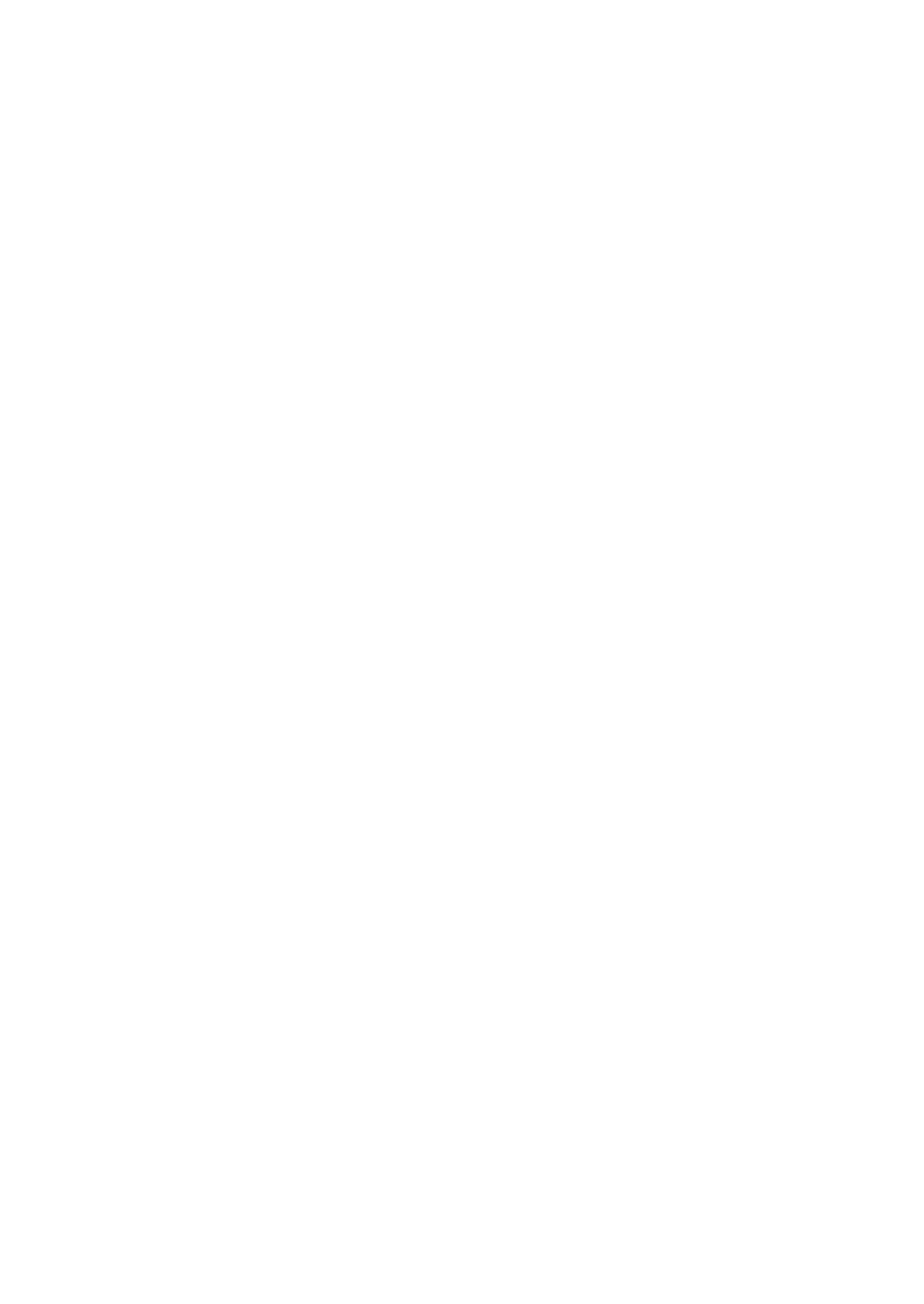Differential Effects of Written Corrective

grammatical gains in the experimental groups. Moreover, metalinguistic and recast with saliency feedback (i.e., explicit feedback) was more effective than the recast without saliency feedback (i.e., implicit feedback). Furthermore, there was a significant differential effect of metalinguistic feedback for the type of grammatical structure. The study concludes with several pedagogical implications.

*Keywords:* Written Corrective Feedback, Explicit/Implicit Feedback, Grammatical Accuracy

# **1. Introduction**

With the rise of communicative approaches to language teaching in the late 1970s, the role of grammar in second/foreign language (L2) teaching was weakened, but recent research has demonstrated the need for focused instruction for L2 learners to achieve acceptable levels of grammatical accuracy. This has led to a resurgence of the role of grammar and corrective feedback (CF) in L2 teaching. However, the more traditional structurebased grammar teaching approaches, in which an explicit teaching of grammatical forms was an essential part of language instruction, were replaced by approaches which might not necessarily include an explicit instruction of target forms (Nassaji & Fotos, 2004). Among the recent approaches, focus on form (FonF) has attracted much attention in the L2 pedagogy.

Although FonF can take various forms in L2 classrooms (e.g., reactive or preemptive), teachers generally attempt to draw L2 learners' attention to grammatical form of language in two ways: implicitly and/or explicitly (Loewen, 2005). Likewise, as Lyster and Ranta (1997) state, teachers react to learners' errors in terms of how implicit or explicit they are. Implicit feedback often takes the form of recasts i.e., "corrective feedback technique that reformulates the learner's immediately preceding erroneous utterance while maintaining his or her intended meaning" (Ellis, Loewen, & Erlam, 2006, p. 341). However,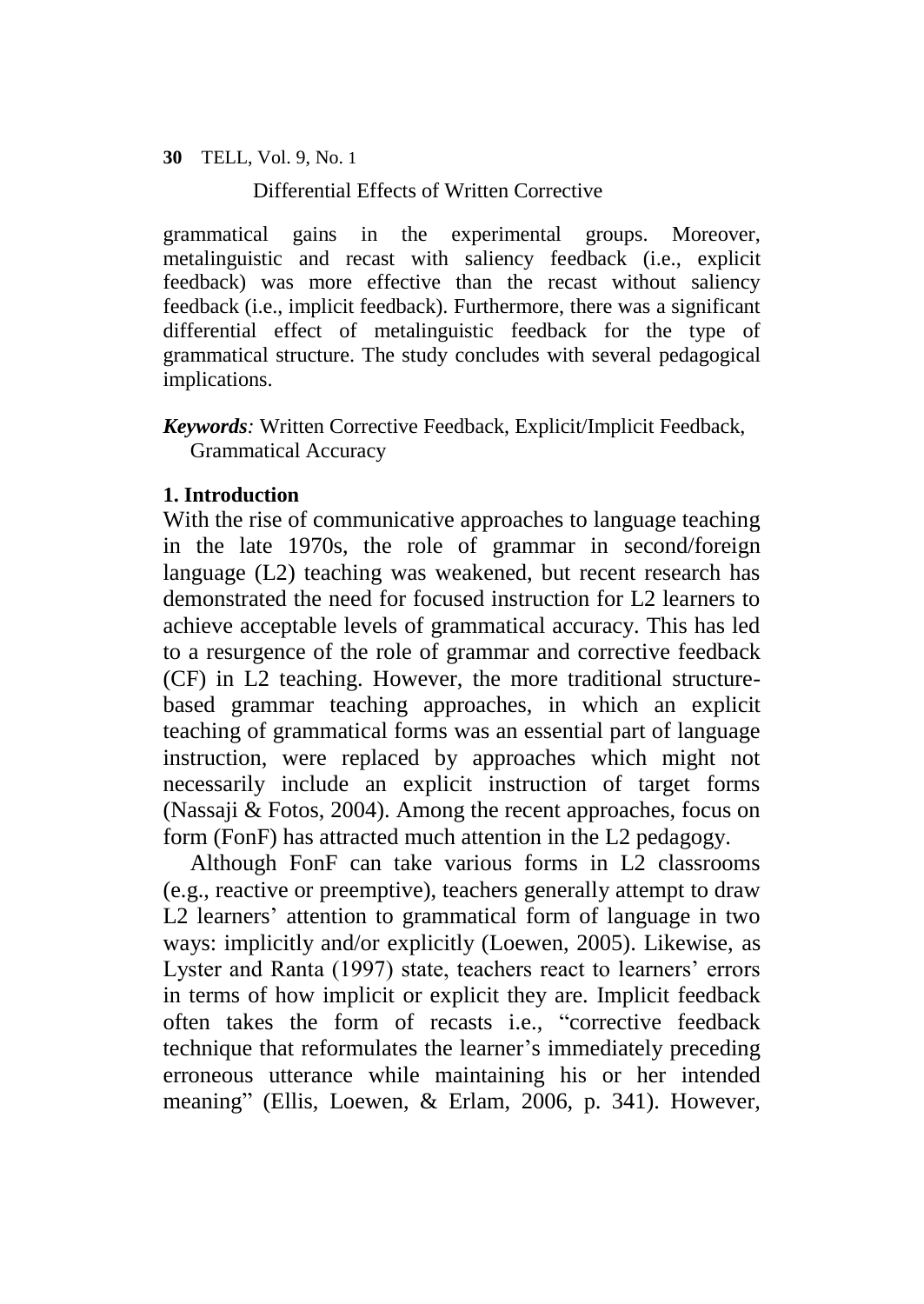explicit feedback often takes the form of metalinguistic feedback i.e., "comments, information, or questions related to the well-formedness of the student's utterance" (Lyster, 2002, p. 405).

Although the issue of CF is less controversial nowadays, one of the challenges and current concerns in L2 learning is the effectiveness of the type of written corrective feedback (WCF) and degree of its explicitness in the development of L2 learners' grammatical accuracy. As Gass and Mackey (2006) states, there is disagreement on what type of feedback should be provided at different contexts and it is difficult to draw firm and unequivocal conclusions regarding the comparative effectiveness of implicit (such as recast), and explicit (such as metalinguistic), feedback in L2 learning. Evidently, it is far from clear what type of WCF allows English as foreign language (EFL) learners to make better gains in grammatical accuracy. This current study was designed to investigate the differential effect of three types of WCF i.e., an error feedback given by teachers as response to students' errors in writing, on the Iranian EFL learners' grammatical accuracy in picture description tasks/activities. That is to say, it sought to differentiate interactional feedback of recast without saliency, recast with saliency, and metalinguistic in terms of its explicitness with respect to the grammatical accuracy gains by the EFL learners with the aim of helping Iranian EFL teachers to provide more good-quality feedback in their classrooms.

# **2. Literature Review**

From 1970s to 1990s, there was some attempt to downgrade the role of grammatical accuracy in L2 learning/teaching in favor of more communicatively-oriented approaches that focused on language use. Thus, some communicative language teaching proponents (e.g., Allwright, 1975; Gass, 1997; Krashen, 1998) widely advocated that L2 learning was mainly driven by exposure to positive evidence and input without any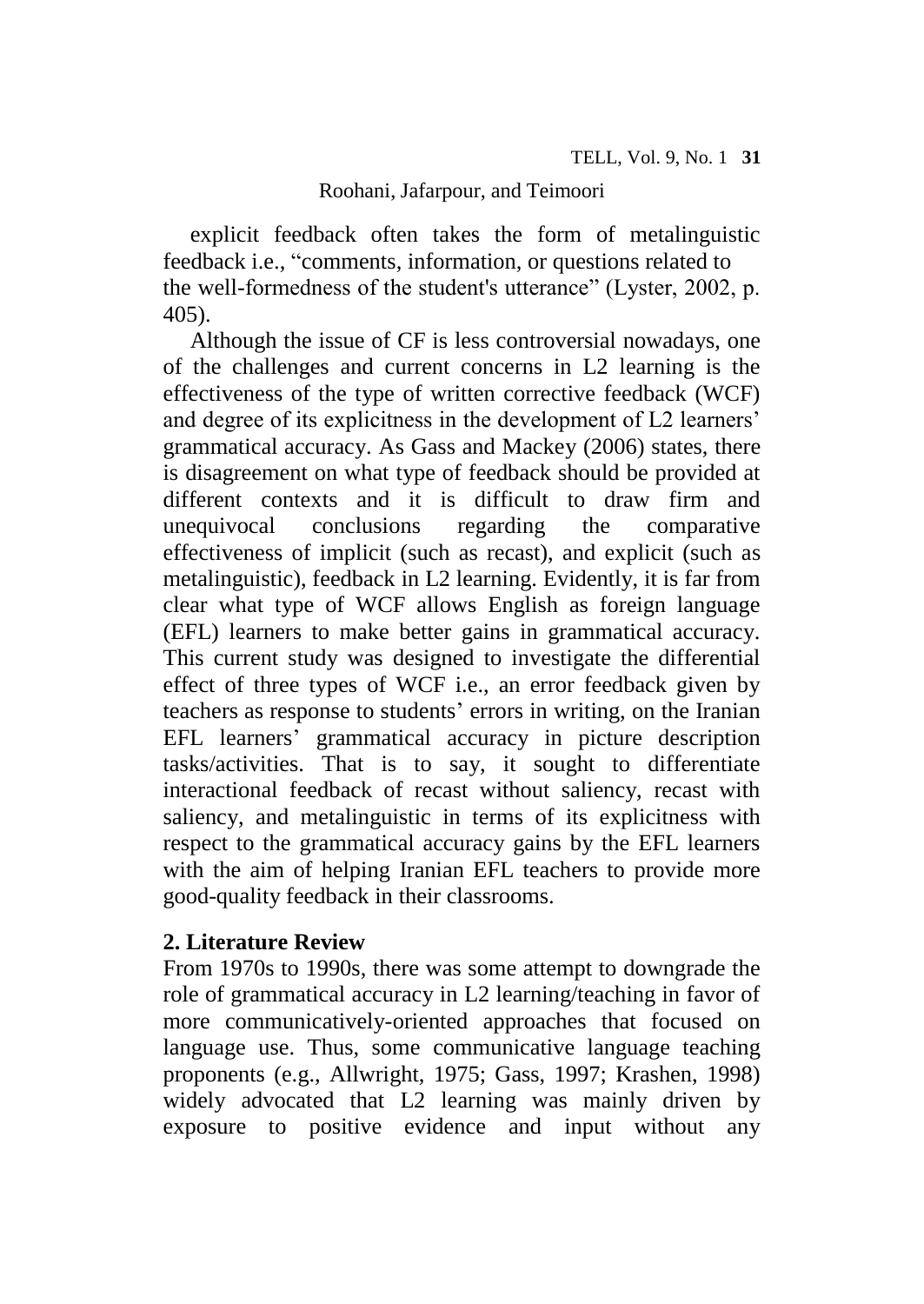Differential Effects of Written Corrective

considerable need for CF. However, later, to compensate for the inadequacies in purely meaning-focused instructional approaches, some scholars (e.g., Cook, 2008; Ellis, 2002; Fotos & Nassaji, 2007) offered a number of solutions such as consciousness-raising and FonF, leading to the rise of different taxonomies of CF (e.g. Ferris & Roberts, 2001) and studies on CF types.

A growing body of literature is specifically related to the arguments for and against certain types of CF. For instance, it has been reasoned out that recasts in their implicit form, such as recast without saliency are more helpful in L2 learning than explicit CF types, which hinder the flow of communication (Long, 2006; Saxton, 2005). Along the same line, Iwashita (2003) demonstrated a relationship between being exposed to implicit types of CF, in particular recasts, and gains in the acquisition of L2 grammatical structures. Also, Truscott and Hsu (2008) conducted an unfocused study in which they compared the grammatical accuracy of an indirect WCF group to a control group during revision phase of writing. The results of their study indicated the indirect (implicit) WCF group significantly outperformed the control group during the revision of the previously written drafts. Moreover, Leeman (2003), who investigated recasts as compared to feedback that provided negative or positive evidence among L2 Spanish learners, has concluded that "recasts can promote greater L2 development than input with unenhanced positive evidence" (p. 54). Several meta-analysis studies (e.g., Li, 2010; Mackey & Goo, 2007) have also claimed that recasts are effective type of CF for L2 learners.

In contrast, some other researchers (e.g., Panova & Lyster, 2002) believe that the implicit type of feedback such recasts usually pass unnoticed by learners and, hence, they do not facilitate interlanguage development. A few studies (e.g., Lyster & Ranta 1997; Panova & Lyster, 2002) have also indicated that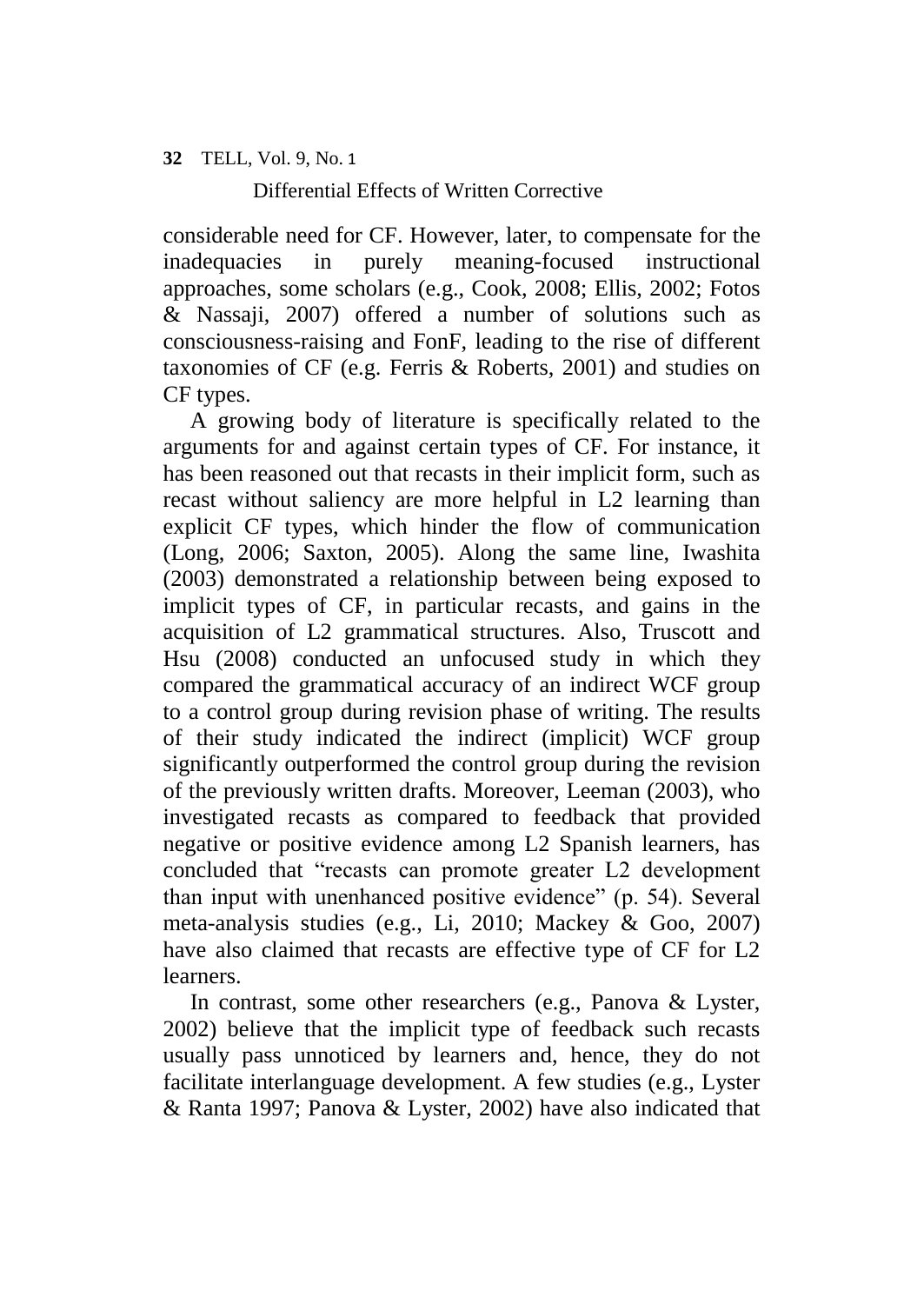recast without saliency do not make learners reflect on their language use to reproduce correct target language. These studies support the beneficial effect of direct feedback on language learning, especially when they are more explicit in nature. For example, Doughty and Varela (1998) studied the provision of recasts with an explicit component (providing recasts with a rising intonation). They reported that saliency and immediacy of recasts caused language learners to enhance target-like use of the past tense. Also, Lyster (2004) reported that, for rule-based L2 development such as grammatical gender in French, formfocused instruction was beneficial, with prompts being more effective than recast. Furthermore, Ellis, Loewen, and Erlam (2006) investigated the effect of both metalinguistic (explicit) and recast (implicit) feedback on the acquisition of past tense–*ed in* two communicative tasks among low-intermediate L2 learners. Statistical comparisons of the learners' performance showed a clear advantage for explicit over implicit feedback. Also, Nassaji (2009), who investigated the effect of recasts vs. elicitations, reported an advantage for elicitation (explicit) feedback. Similarly, Ellis (2009), investigating the effects of recasts and metalinguistic feedback on the acquisition of implicit and explicit knowledge of regular past tense–*ed,* reported a distinct advantage for the group that received metalinguistic feedback.

In partial contrast to the above-mentioned empirical studies, several other studies (e.g., Lyster & Izquierdo, 2009; Sanz & Morgan-Short, 2004) reported no significant difference between the implicit and explicit feedback types. For instance, Lyster and Izquierdo (2009), who investigated the effect of recasts and prompts on the acquisition of grammatical gender among adult French learners, found both types of feedbacks effective. Interested in differential effect on CF, Yang and Lyster (2010) examined learners' use of both regular and irregular past tense in a context of EFL in China. The participants were randomly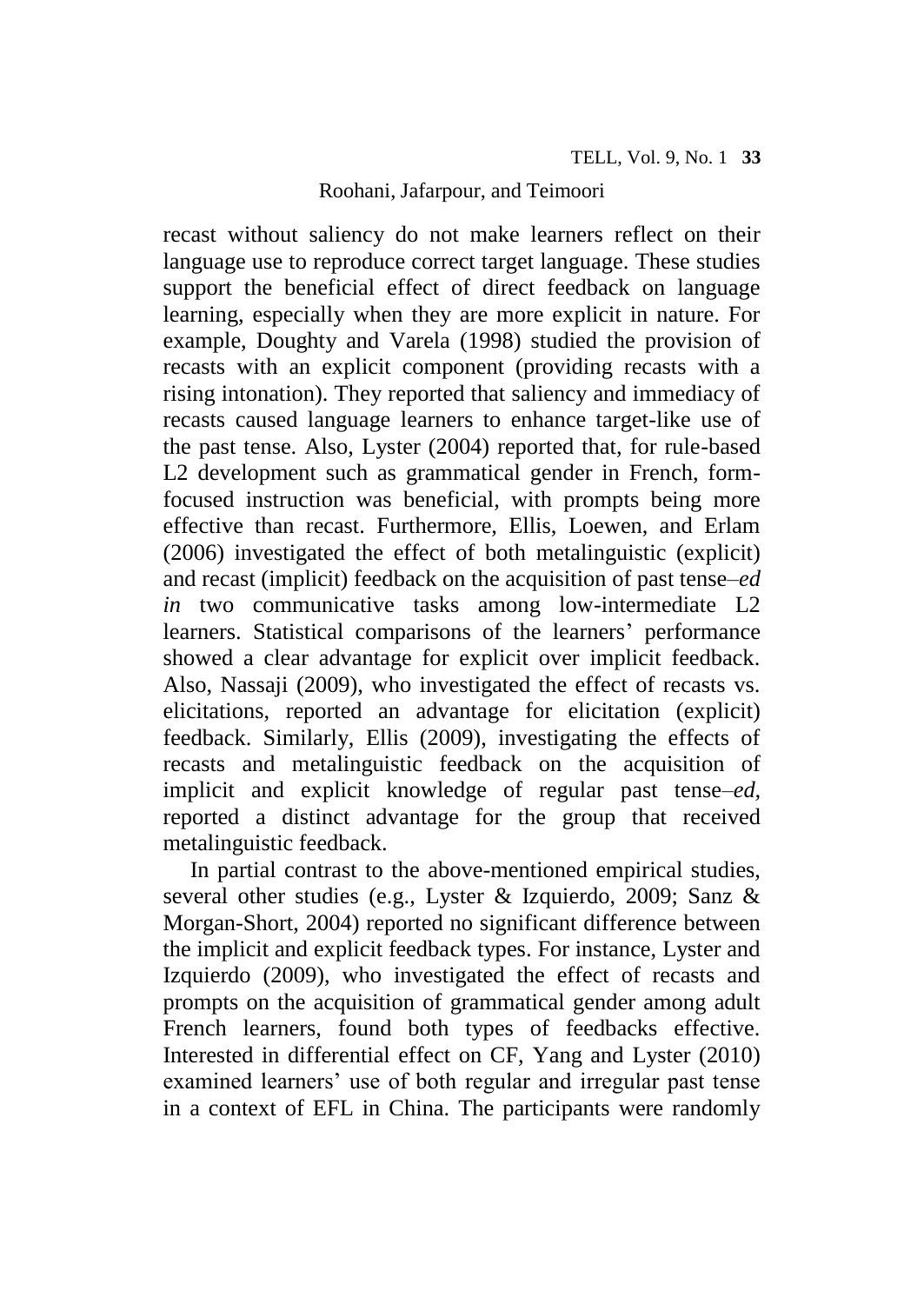Differential Effects of Written Corrective

assigned to prompt, recast, or control group where they engaged in form-focused production activities. The results show superior effects of prompts over the other groups on regular past tense. However, for irregular past tense, no significant difference was identified between prompts and recasts.

To summarize, the review of literature on CF suggests that the results are not consistent and more research is required to establish an agreed-upon conception about the ambiguity of different types of CF in their effectiveness for L2 grammar development. Also, depending on instructional contexts as well as the characteristics of feedback, recasts can be implicit (Long, 2006) or explicit (Ellis & Sheen, 2006); the efficacy of recasts might be qualified by its saliency, but less attention has been paid to this issue in the above-mentioned studies. Moreover, as research (e.g., Yang & Lyster, 2010) suggests, there are other variables such as the type of target structure which may affect the efficacy of WCF. According to Ellis, Loewen, and Erham (2006), the effectiveness of feedback might depend on the type of target structure. That is to say, some types of CF might be more effective for certain target grammatical structures and impact L2 learners' grammatical development differently, based on how much rule-based the target structure is. Given the above issues and the fact that there are quite a few studies that have simultaneously looked at the effect of recast without enhanced salience and with enhanced salience together with metalinguistic feedback, the current study investigated the effects of these CF types (in written picture description tasks/activities) on the two grammatical structures of conditional sentences and relative clause, which many Iranian high school EFL learners have difficulty to learn. It first examined whether these three types of WCF (recast without saliency, recast with saliency, and metalinguistic) could significantly improve the grammatical accuracy of Iranian high school EFL learners. Second, it explored whether explicit (recast with saliency and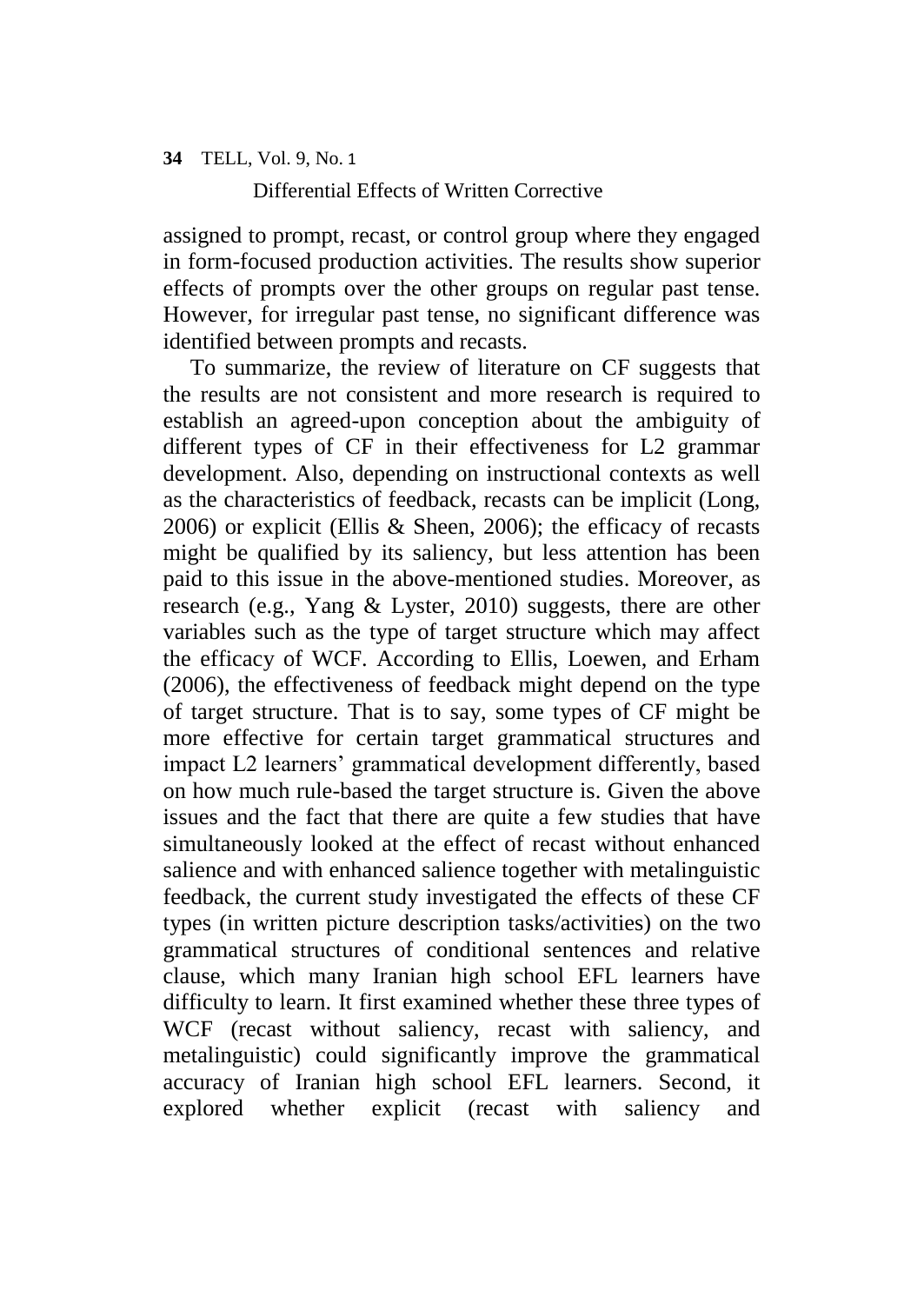metalinguistic) feedback was more effective than implicit (recast without saliency) feedback in such context. Third, it examined whether there was any interaction or differential effect of WCF for the type of grammatical structures/items. To these ends, the following research questions were addressed:

- 1. Does WCF (i.e., recast without saliency, recast with saliency, and metalinguistic) have a significant effect on Iranian high school EFL learners' grammatical accuracy?
- 2. Is explicit WCF (i.e., recast with saliency and metalinguistic) more effective than implicit WCF (recast without saliency) with respect to grammatical accuracy?

3. Is there any differential effect of WCF for the type of grammatical structures (i.e. English conditional sentences and relative clauses)?

# **3. Method**

# **3.1 Participants**

The main participants of this study were 104 high school male students attending *Bahonar* and *Beheshti* High Schools in Semirom, in Isfahan province. The participants, aged 15-16, were selected based on the scores on Oxford Placement Test (OPT, 2007). All learners were Iranian nationals with Persian language as their first language and English as a foreign language with low-intermediate proficiency level. They had studied English as a part of their general academic curriculum for three years in junior high school and a year in senior high school. Complete randomization was not possible to be implemented in the present study, which used accessibility sampling. The participants in the four intact groups were randomly assigned as one control group  $(n = 26)$  and three experimental groups i.e., recast without saliency  $(n = 26)$ , recast with saliency ( $n = 26$ ), and metalinguistic ( $n = 26$ ) groups.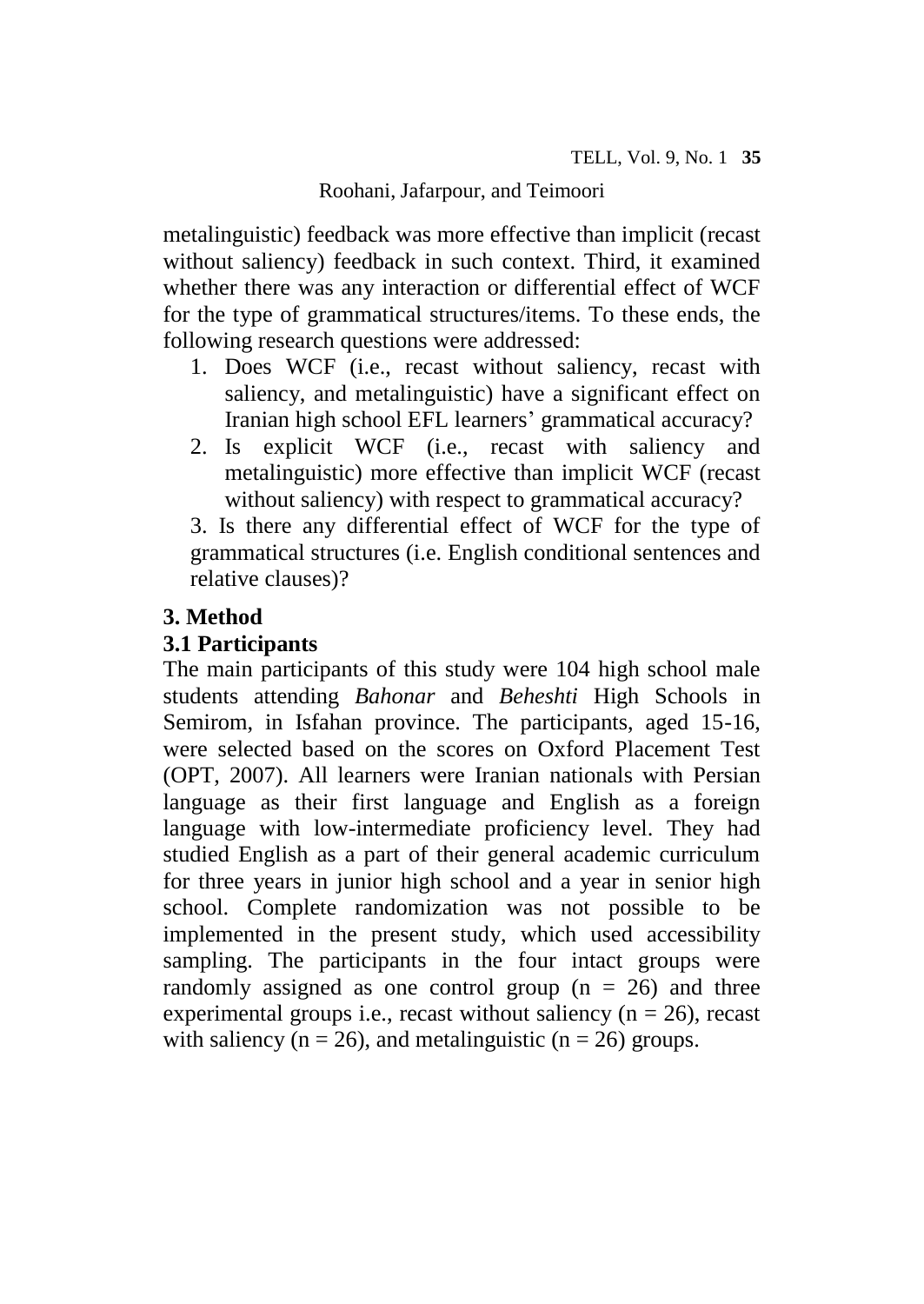Differential Effects of Written Corrective

# **3.2 Instruments**

This study made use of three instruments for data collection: Oxford Placement Test (Edwards, 2007), and two pen-and-paper grammaticality judgment tests (GJTs). Oxford Placement Test (OPT), consisted 50 multiple choice questions, assessing students' knowledge of key grammar and vocabulary, 10 graded multiple-choice reading questions, and an optional writing task, assessing students' ability to produce the language. Intending to ensure the homogeneity of the participants prior to the main study, this study used OPT. The reliability estimate of the test i.e., Cronbach's alpha, with a sample of 104 EFL students was estimated to be high (0.92).

Two GJTs were used to measure the participants' grammar knowledge on the conditional sentences and relative clauses. One of the GJTs was used as the pretest and the other test was used as the posttest (see Appendices A and B). Each GJT included 30 items (15 were grammatically correct and 15 were grammatically incorrect). Test-takers were required to indicate whether each sentence was grammatically correct/incorrect. The total possible score on GJT could range from 0 to 30. In order to ensure the comparability of the two forms, which were developed based on the same test item specification, the parallel form reliability estimate was obtained in the pilot phase with a sample of high school students ( $n = 39$ ), who were similar to the main participants of the study. The correlation coefficient was found to be high (r = .94). Besides, the *t*-test results did not show a significant difference between the mean scores on the two forms,  $t$  (38) = .750,  $p > .05$ . Furthermore, the content validity of the GJTs was specified through the development and use of a detailed item specifications and experts' judgments. The test content corresponded to materials in high school *English Book 2* (Birjandi, Nowrooozi, & Mahmoodi, 2009), taught as an instructional textbook to high school students in Iran. Meanwhile, the correlation between the scores on the GJTs and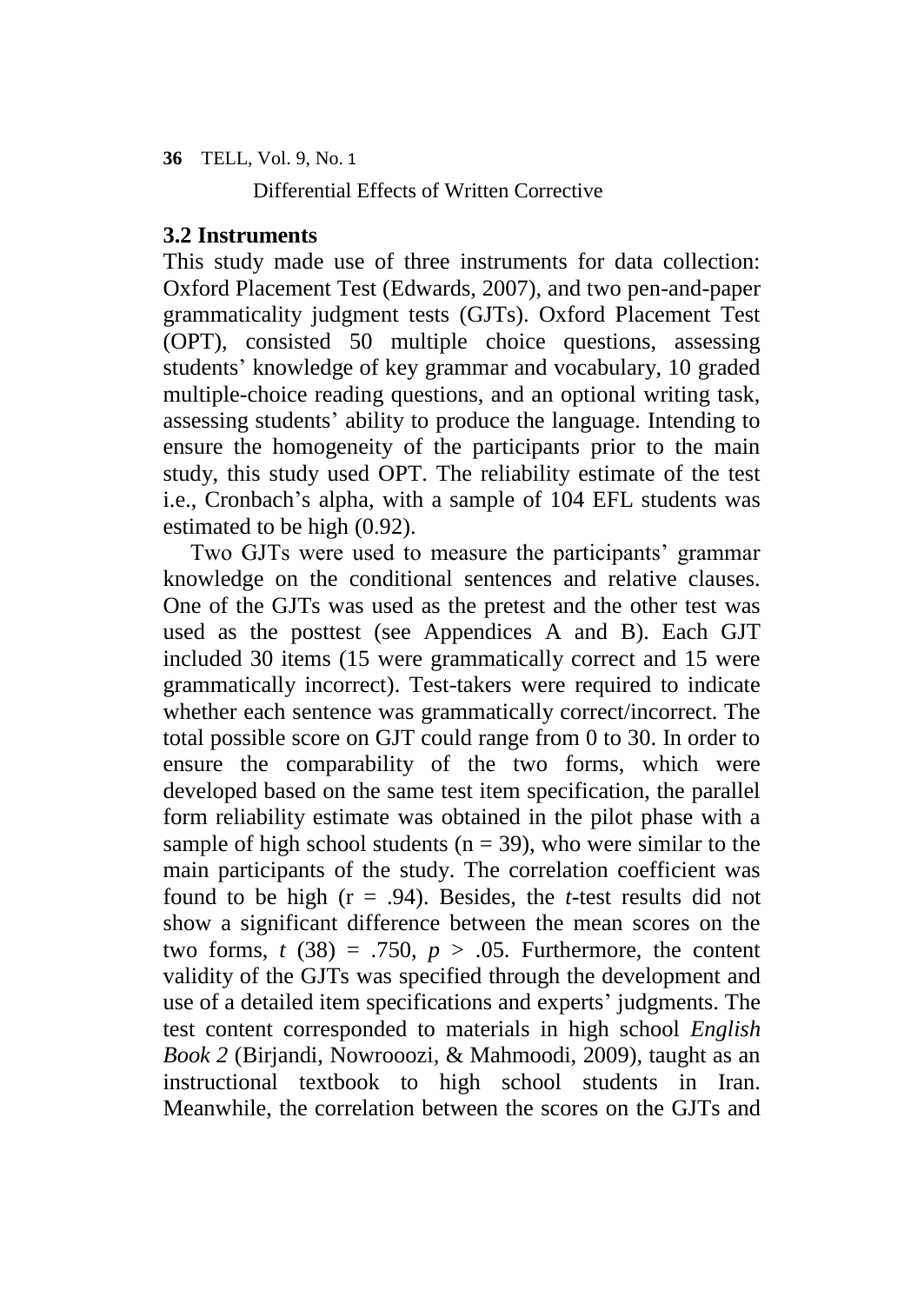grammar part of OPT was high  $(r = 0.87)$ , demonstrating the accurate assessment of grammatical ability of the participants. The internal consistency of the pretest and posttest GJTs, estimated through conducting Cronbach's alpha with a sample of 104 participants, was found to be acceptable (0.86 and 0.89, respectively).

# **3.3 Procedure**

This study had a quasi-experimental design. Four classes of high school male students, which could be accessed by the present researchers, from the above-mentioned schools were selected. They included a sample of EFL students  $(n = 180)$  who enrolled in English course in the second year of their study at the aforementioned senior high schools in 2013-2014. At the onset of study, OPT was administered to them. Following guidelines of OPT (Edwards, 2007), 104 who scored below 30 on grammar and language use and below 8 on the reading part were included as low-intermediate level students in the main study. They were randomly assigned as the experimental (recast without saliency, recast with saliency, and metalinguistic) and control groups. To further ensure the homogeneity and comparability of the participants in the experimental and control groups, the Levene's test of equality of variance was run on the OPT scores of the participants in the four groups, which indicated no significant difference.

Then, the participants in the four groups were given one of the GJTs as the pretest. Furthermore, the Cronbach's alpha was obtained to estimate the internal consistency of the pretest (see *Instrument* section).

The instructions started in week 3 of the academic semester in 2013-2014. The participants in all groups were given picture description tasks/activities in which they were asked to write a short text every session in response to prompts with the focus on one of the target forms (one type of English conditional sentences and relative clause). In the following sessions, Group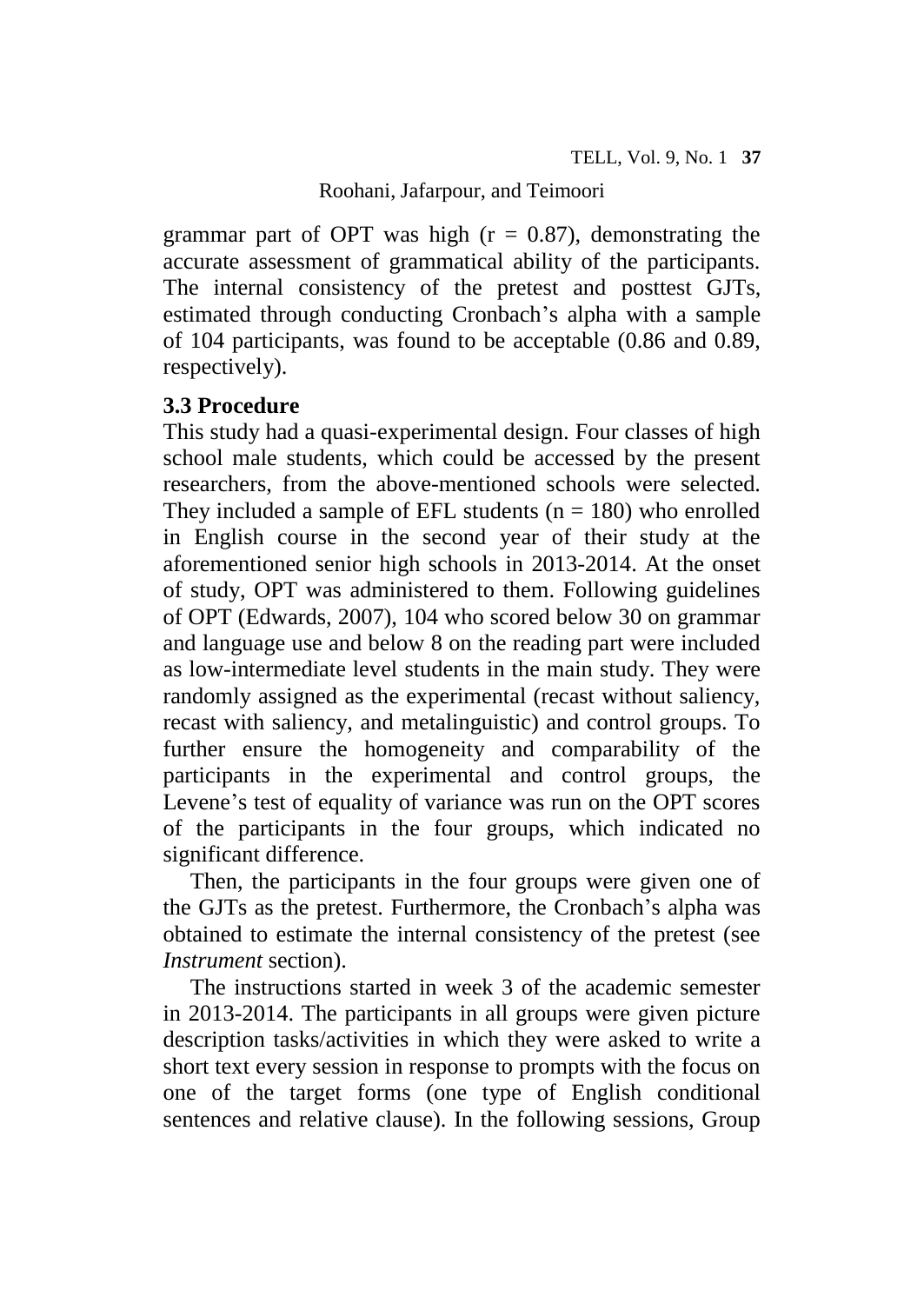Differential Effects of Written Corrective

1 received recast without saliency. That is to say, grammatical errors were corrected by one of the present researchers (a high school teacher and MA student of English) in the form of written recast without saliency. Recasts were operationalized as a reformulation of a learner's erroneous utterance, without changing the original meaning intended by the learner in a communicative activity (Sheen, 2006). Recasts in the current study were done implicitly with no specific typographical manipulation of the participants' incorrect utterances. The following examples illustrate how recasts were operationalized in the current study.

# *Example1:*

Prompt: "become-a doctor-help-sick people".

Student: "If I become a doctor I would help sick people."

Teacher: "… if I become a doctor, I will help sick people."

# *Example 2:*

Prompt: "Which man is Iranian?"

Student: "The man which is playing tennis is Iranian."

Teacher: "… the man who is playing tennis is Iranian."

Group 2 received recast with saliency. As examples 3 and 4 illustrate, grammatical errors were corrected by the teacher researcher through typographical manipulation, such as bolding or underling.

# *Example 3:*

Prompt: "become-a doctor-help-sick people".

Student: "If I become a doctor I would help sick people."

Teacher: "… if I become a doctor, I **will** help sick people."

# *Example 4:*

Prompt: "Which man is Iranian?"

Student: 'The man which is playing tennis is Iranian."

Teacher: "…, the man **who** is playing tennis is Iranian."

Group 3 received metalinguistic feedback. As demonstrated in examples 5 and 6, the teacher gave feedback in the form of written metalinguistic information on the students' grammatical errors.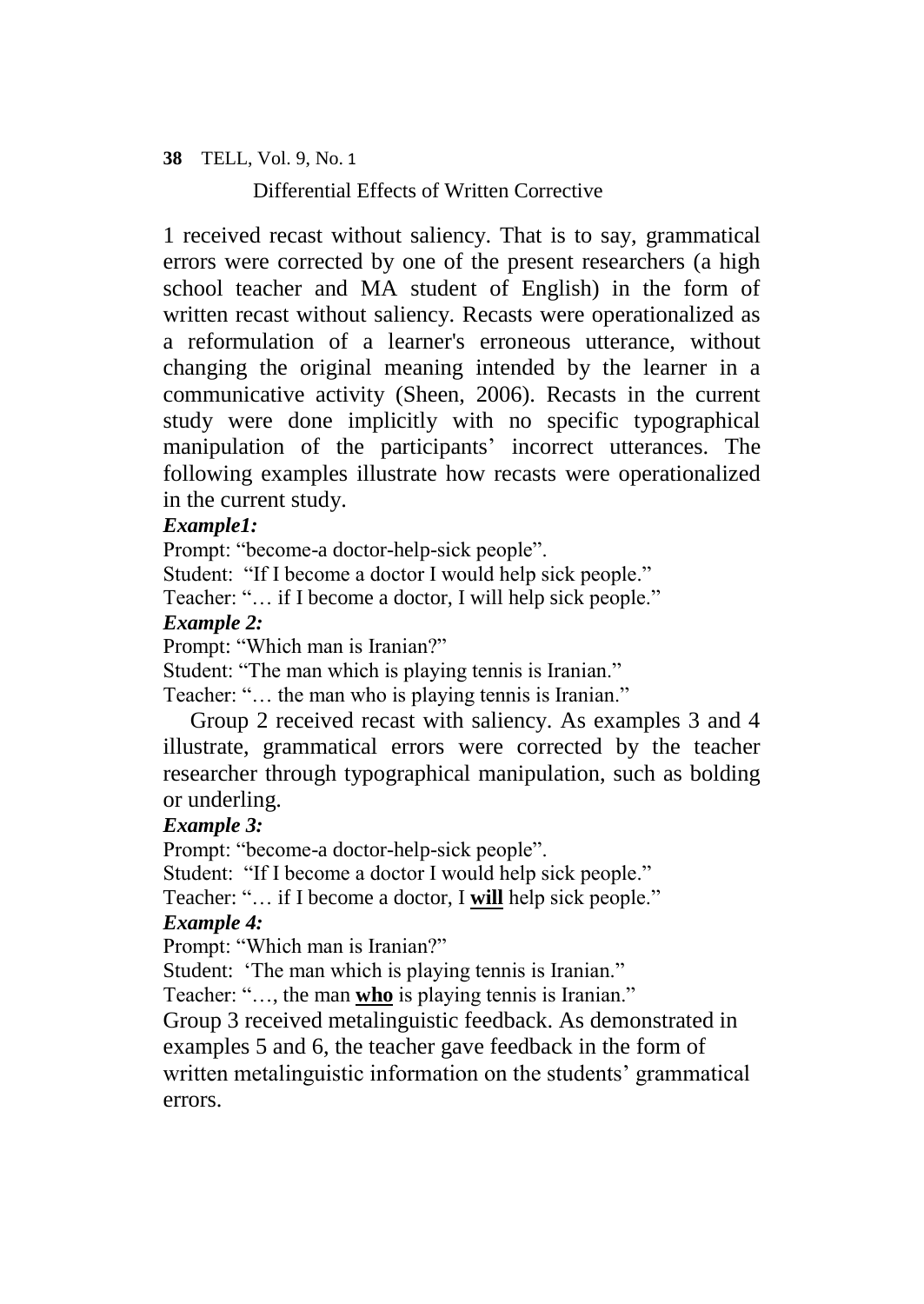#### *Example 5:*

Prompt: "become-a doctor-help-sick people".

Student: "If I become a doctor I would help sick people."

Teacher: "No. This is not correct. 'Would' is not used. We need the simple future tense in the first type of conditional sentences."

#### *Example 6:*

Prompt: "Which man is Iranian?"

Student: "The man which is playing tennis is Iranian."

Teacher: "No. This is not correct. 'Which' is not used. You can see the word 'man' before 'which'. It is human, so 'who' is used."

Furthermore, the participants in the three experimental groups were asked to revise their own texts following the feedback given by the teacher researcher. But Group 4 i.e., control group, did not receive any WCF following the picture description activities. They were asked to self-correct their own mistakes and revise the own sentences. After six weeks of instructions, the other GJT was administered to the same participants as the posttest to assess their grammatical gains on the conditional and relative clause structures. Meanwhile, the internal consistency of the posttest was estimated through Cronbach's alpha (see *Instrument* section).

In order to answer the research questions of the current study, the scores for each participant on the conditional sentences (ranging from 0-15) and the relative clauses (ranging from 0-15) as well as the total score (ranging from 0-30) were obtained. Analysis of covariance (ANCOVA) and multivariate analysis (MANOVA) were employed as statistical procedures (with the alpha level at .05) to address the research questions of the study.

# **4. Results**

In order to examine the effect of WCF vs. no-WCF, descriptive statistics (i.e., the means, standard deviations, minimum and maximum scores) were obtained for the pretest and posttest grammar scores in the experimental (WCF) and control groups.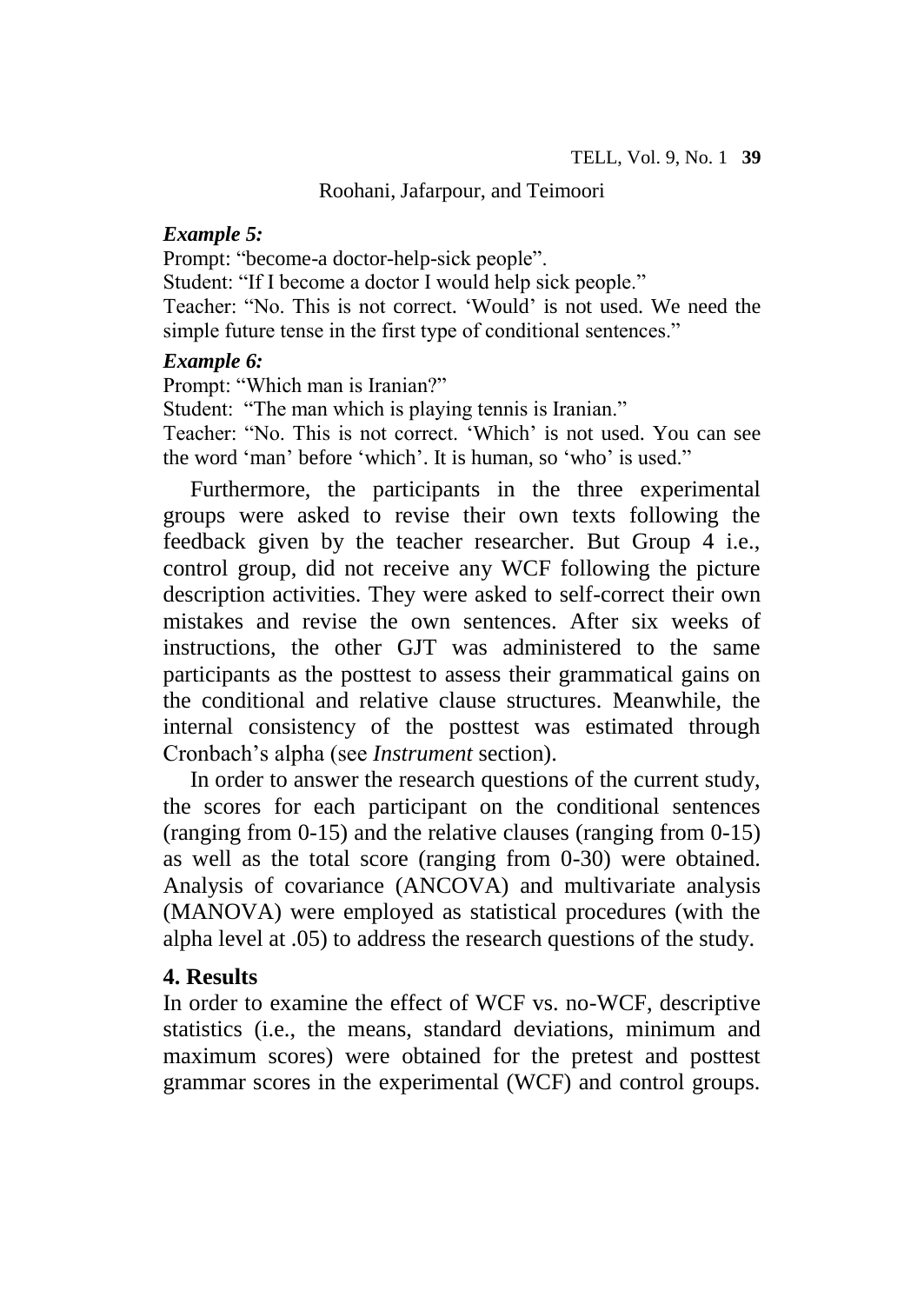Differential Effects of Written Corrective

The possible range for the grammar scores in both groups was 0- 30.

#### Table 1

| Descriptive Statistics for WCF and Control Groups |        |       |      |     |     |  |  |  |
|---------------------------------------------------|--------|-------|------|-----|-----|--|--|--|
| Test                                              | Groups | М     | SD   | Min | Max |  |  |  |
|                                                   | WCF    | 19.48 | 1.12 |     | 21  |  |  |  |
| Pretest                                           | Cont.  | 19.73 | 1.21 |     | 22  |  |  |  |
|                                                   | WCF    | 24.26 | 1.49 | 20  | 28  |  |  |  |
| Posttest                                          | Cont.  | 20.23 | 1.58 | 16  | 23  |  |  |  |

*Descriptive Statistics for WCF and Control Groups*

 $Cont. = Control$ 

 $WCF = Written$  Corrective Feedback

As Table 1 depicts, the pretest mean score in the WCF group (19.48) was close to that of control group (19.73). But the posttest mean score in the WCF group (24.26) was larger than that of control group (20.23), indicating the better grammar gain of the WCF vs. no-WCF (control) group from the pretest to posttest. The small and close standard deviations in the WCF and no-WCF groups could contribute to the normality of the scores in the pretest and posttest.

To make sure the scores in the pretest had similar variance across the WCF and control groups, the Levene's test of equality of error variances was used. The results of the Levene's test for homogeneity of variance (see Table C1 in Appendix C) indicated no statistically significant variance difference in both groups  $(F = 3.12, p = .080)$ .

The first research question was intended to find out whether WCF, in general, had a significant effect on Iranian high school EFL learners' grammatical accuracy. To probe it, covariate analysis (an extension of analysis of variance) was conducted. According to Larson-Hall (2010) "such a technique may be useful when you assume that there is some external factor, such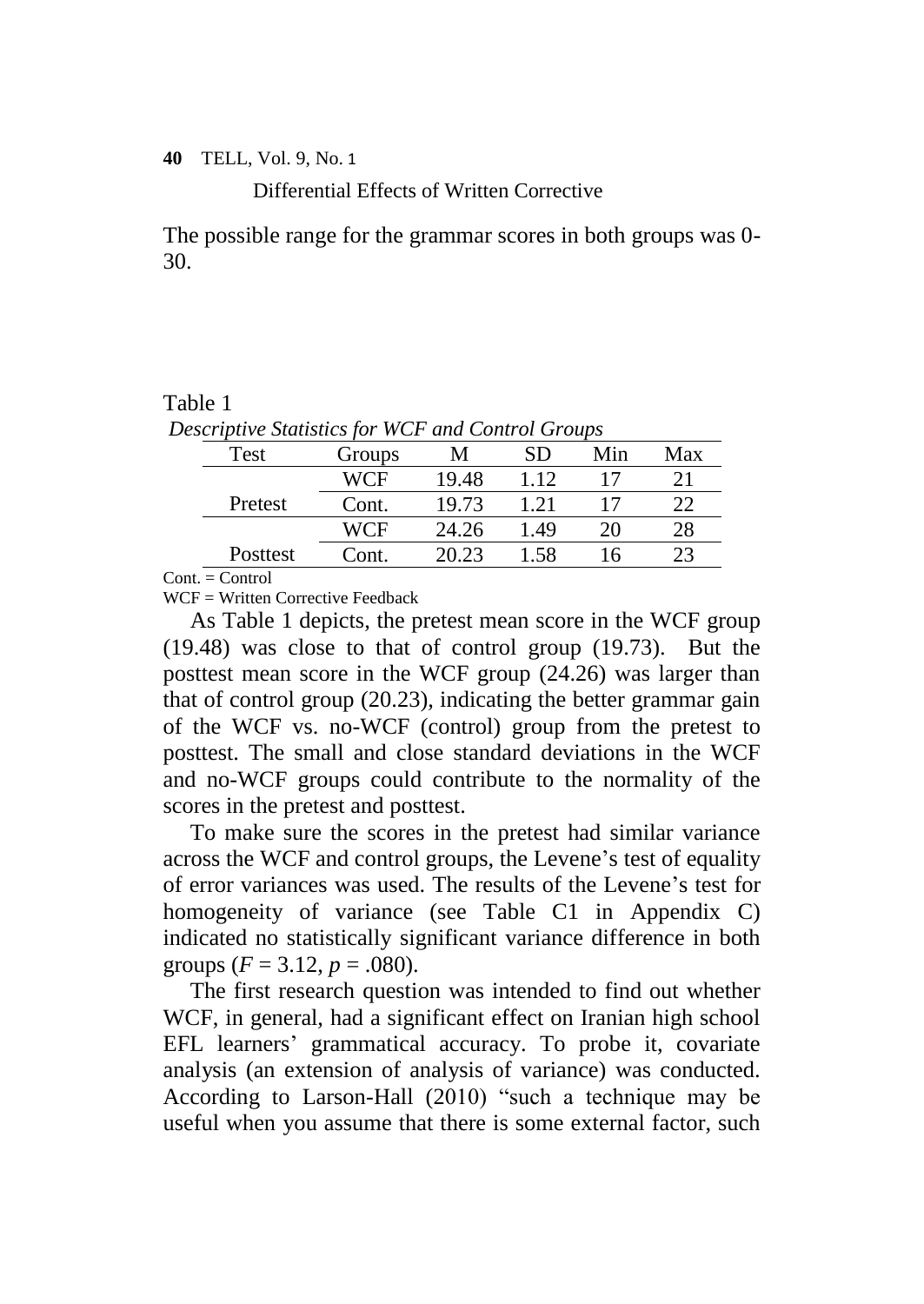as pretest … which will affect how your students will perform on the response variable" (p. 357). Firstly, ANCOVA was done to make sure that there was not any significant interaction between the treatment and pretest scores,  $F(1, 100) = 1.669$ ,  $p =$ .199. Secondly, one-way ANCOVA was done for the treatment effect on the posttest grammar scores. The results are summarized in Table 2.

# Table 2

|                    | Sum of          |                            |          | Partial |
|--------------------|-----------------|----------------------------|----------|---------|
| Source             | Squares df Mean |                            | Sig.     | Eta     |
|                    |                 | Square $F$                 |          | Squared |
| Corrected<br>Model |                 | 345.81 2 172.90 61.45 .00  | $\Omega$ | .549    |
| Intercept          | 69.78           | 1 69.78 24.80 .000         |          | .197    |
| Pretest            |                 | 27.78 1 27.78 9.87         | .002     | .089    |
| Group              |                 | 332.41 1 332.40 118.14 000 |          | .539    |
| Error              | 166.99 10 2.81  |                            |          |         |
| Total              | 56895 1         |                            |          |         |
| Corrected<br>Total | 629.99 10       |                            |          |         |

*Analysis of Covariance on Posttest Grammar Scores*

The results in Table 2 revealed that group variable was statistically significant,  $F(1, 101) = 118.142$ ,  $p < .05$ . That is to say, there was a significant difference between the WCF and no-WCF groups. The effect size was found to be about .54, which was large. When the adjusted means on the dependent variable were obtained, the results showed that the WCF group in the posttest ( $M = 24.29$ ) performed better than no-WCF group ( $M =$ 20.15). Accordingly, the treatments of the study in the experimental groups had a significant effect on the participants' posttest grammatical accuracy scores.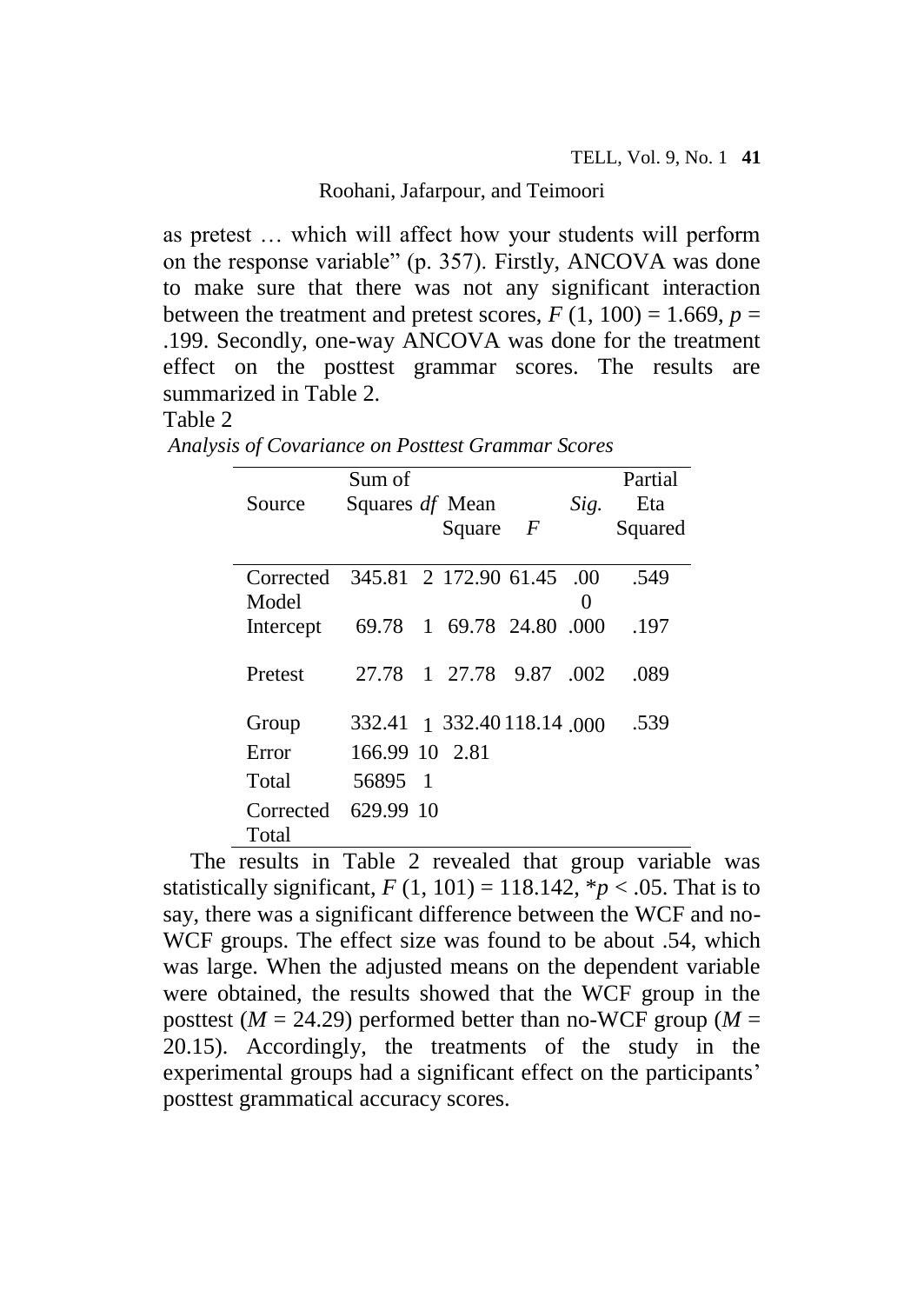Differential Effects of Written Corrective

The second research question was intended to see whether explicit WCF was more effective than implicit WCF with respect to grammatical accuracy. Given the pretest-posttest design of the study, ANCOVA was used as a statistical tool for the analysis of grammar scores of the three groups of recast without saliency, recast with saliency and metalinguistic. Table 3 reports the descriptive statistics of pretest and posttest grammar scores of the three groups.

## Table 3

*Descriptive Statistics of Three Experimental WCF Groups*

| Test     | Group       | N                           | М    | <b>SD</b> | Min            | Ma |
|----------|-------------|-----------------------------|------|-----------|----------------|----|
|          | S           |                             |      |           |                | X  |
|          | <b>RWOS</b> | 2                           | 19.6 | 1.1       |                | 21 |
|          |             | 6                           | 9    | 2         |                |    |
| Pretes   | <b>RWS</b>  | 2                           | 19.2 | 1.1       |                | 21 |
| t        |             | 6                           | 6    | 5         |                |    |
|          | М           | 2                           | 19.5 | 1.2       |                | 21 |
|          |             | 6                           |      |           |                |    |
|          | <b>RWO</b>  | 2                           | 22.9 | 1.4       | $\mathfrak{D}$ | 25 |
|          | S           | 6                           |      | 9         |                |    |
| Posttest | <b>RWS</b>  | $\mathcal{D}_{\mathcal{L}}$ | 24.6 | 1.0       | 2              | 27 |
|          |             | 6                           | 9    | 9         | 3              |    |
|          | M           | $\mathfrak{D}$              | 25.5 | 1.5       | $\mathfrak{D}$ | 28 |
|          |             | 6                           |      |           | 2              |    |

RWOS= Recast Without Saliency

RWS= Recast With Saliency

 $M = Metalinguistic$ 

As Table 3 demonstrates, the pretest mean scores in the recast without saliency (19.69), recast with saliency (19.26), and metalinguistic (19.50) groups were not greatly different. Moreover, the comparison of mean scores in the pretest and posttest showed that the mean score of the three groups increased with metalinguistic WCF having the greater gain. In order to see if the differences between the three groups in the pretest and posttests were statistically significant, one-way ANCOVA were conducted after checking the assumption of no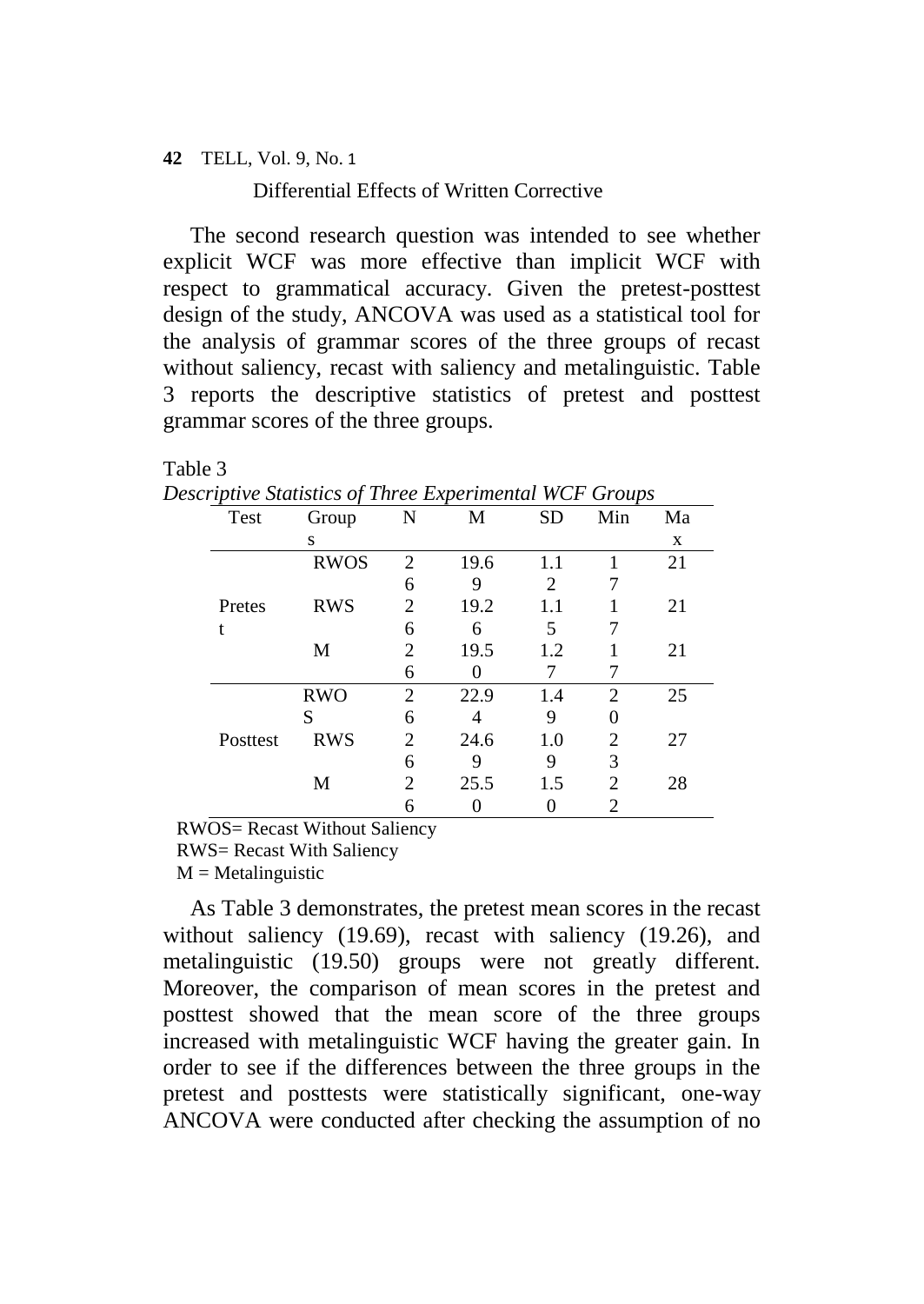significant interaction between the treatment variable and pretest scores,  $F(2, 72) = 0.028$ ,  $p = 0.973$  (see Table C2 in Appendix C). The results are reported in Table 4.

Table 4

*Analysis of Covariance for the Treatment Effect on Posttest Scores in the Three WCF Groups*

| Source    | Sum of<br><b>Squares</b> |    | Mean<br>Square    | F | Sig. | <b>Partial Eta</b><br>Squared |
|-----------|--------------------------|----|-------------------|---|------|-------------------------------|
| Corrected | 127.04                   |    | 3 42.34 25.62 .00 |   |      | .510                          |
| Model     |                          |    |                   |   |      |                               |
| Intercept | 68.83                    | 1  | 68.83 41.64 .000  |   |      | .360                          |
| Pretest   | 19.88                    | 1  | 19.88 12.03 001   |   |      | .140                          |
| Group     | 115.13                   | 2  | 57.56 34.83.000   |   |      | .485                          |
| Error     | 122.30                   | 74 | 1.65              |   |      |                               |
| Total     | 46191                    | 78 |                   |   |      |                               |
| Corrected | 249.35 77                |    |                   |   |      |                               |
| Total     |                          |    |                   |   |      |                               |

As demonstrated in Table 4, the difference between the three groups was statistically significant at .05,  $F(2, 74) = 34.83$ ,  $p \lt 1$ .05, indicating that the type of WCF in the study had a significant effect on the participants' grammar posttest scores. The subsequent posthoc comparison test further showed that the metalinguistic and recast with saliency groups were significantly different from the recast without saliency group in terms of grammatical accuracy gains; that is to say, the adjusted grammar mean score of the metalinguistic group (25.49) and the recast with saliency group (24.70) was significantly better than that of the recast without saliency (22.60) in the posttest. In sum, the results in Tables 4 and 5 showed that there was a statistically significant difference between the three groups. And the explicit WCF groups significantly performed better than the implicit WCF group.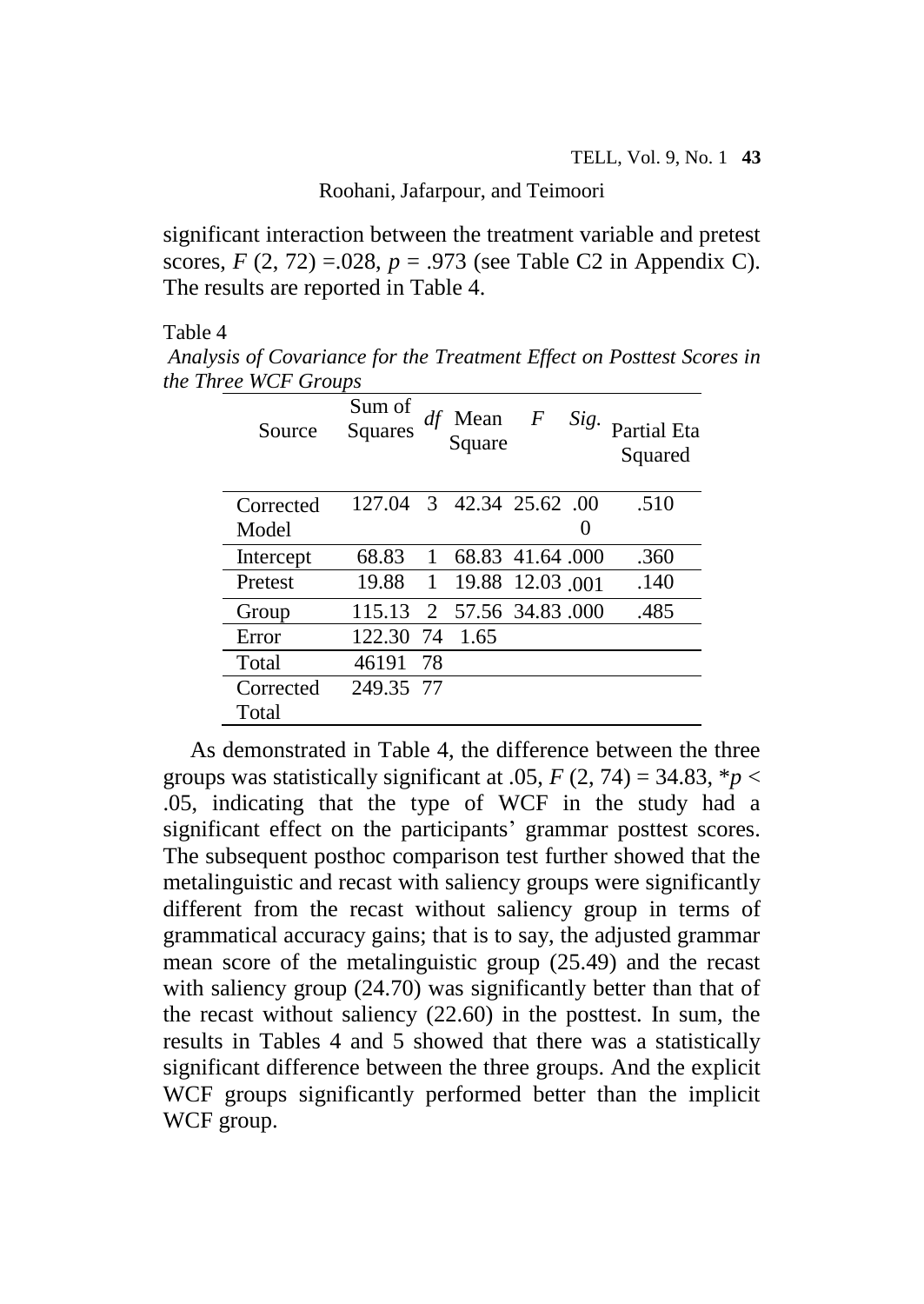Differential Effects of Written Corrective

Table 5

| Multiple Comparisons of Means for Experimental WCF Groups |             |      |            |      |  |  |  |  |  |  |
|-----------------------------------------------------------|-------------|------|------------|------|--|--|--|--|--|--|
| (A)                                                       | (B) group   | Mean | Difference | Sig. |  |  |  |  |  |  |
| Group                                                     |             |      |            |      |  |  |  |  |  |  |
| M                                                         | <b>RWOS</b> |      | $2.89*$    | .000 |  |  |  |  |  |  |
| <b>RWS</b>                                                | <b>RWOS</b> |      | $2.10*$    | .000 |  |  |  |  |  |  |
| М                                                         | <b>RWS</b>  |      | $-0.80$    | .000 |  |  |  |  |  |  |

 $RWOS =$  Recast Without Saliency;  $RWS =$  Recast With Saliency;  $M =$  Metalinguistic

The focus of enquiry in the third research question of the study was to examine any differential effect of WCF (recast without saliency, recast with saliency, and metalinguistic) for the type of grammatical structures (i.e. English conditional sentences and relative clauses). The descriptive statistics of the scores on the two grammatical structures (i.e., conditionals and relative clauses) for the three WCF groups were obtained (see Table 6) and MANOVA was carried out (with the posttest scores on the English conditional sentences and relative clauses as two dependent variables and the type of WCF i.e., group(s) of the study, as an independent variable with three levels). According to Pallant (2007), MANOVA is an extension of ANCOVA for use when we have more than one dependent variable; It tells us "whether mean differences between the groups on the combination of dependent variables are likely to have occurred by chance"; it also "provides the univariate results for each of dependent variables separately" (p. 275).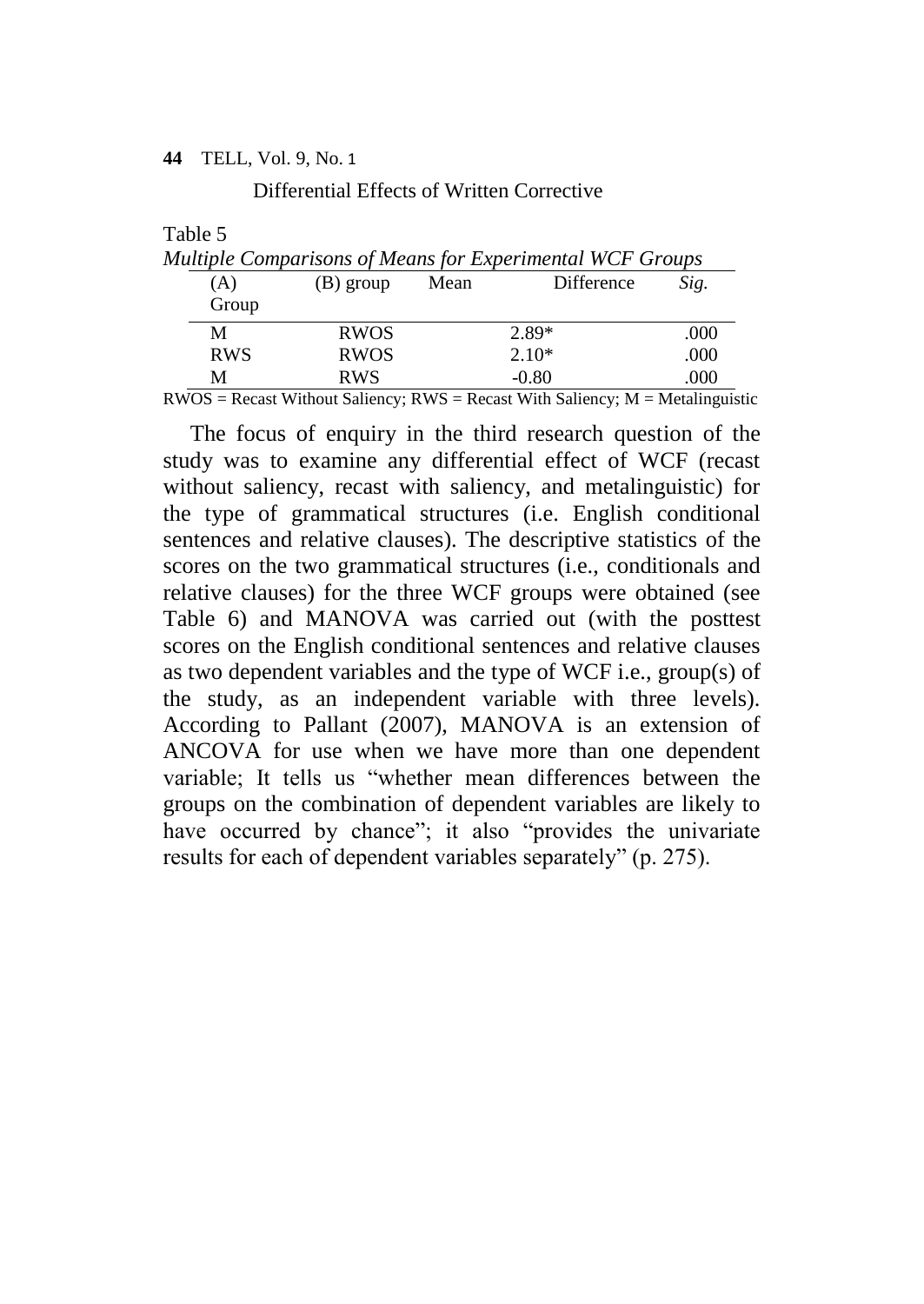Table 6

| Descriptive Statistics of Scores on Conditionals and Relative Clauses |  |  |  |
|-----------------------------------------------------------------------|--|--|--|
| for the Three WCF Groups                                              |  |  |  |

| Group       | Time     | Dependent<br>Variable | M             | <b>SD</b>   | Min     | Max      |
|-------------|----------|-----------------------|---------------|-------------|---------|----------|
|             |          | Cond.                 | 10.30         | 1.04        | 8       | 12       |
|             | Pretest  | Rel. Cl.              | 9.42          | .90         | 8       | 11       |
| <b>RWOS</b> |          | Cond.                 | 12.00         | .80         | 10      | 13       |
|             | Posttest | Rel. Cl.              | 10.46         | 1.06        | 8       | 12       |
|             | Pretest  | Cond.<br>Rel. Cl.     | 9.53<br>9.84  | .98<br>.96  | 8<br>8  | 11<br>12 |
| <b>RWS</b>  |          | Cond.                 | 13.00         | .74         | 12      | 14       |
|             | Posttest | Rel. Cl.              | 11.69         | .61         | 11      | 13       |
|             | Pretest  | Cond.<br>Rel. Cl.     | 10.00<br>9.50 | .89<br>1.06 | 10<br>9 | 11<br>11 |
| M           |          | Cond.                 | 13.73         | .91         | 13      | 15       |
|             | Posttest | Rel. Cl.              | 12.00         | 1.41        | 12      | 15       |

 $Cond = Conditionals$ 

 $Rel.$  Cl.  $=$  Relative Clauses

According to Table 6, the posttest mean scores on conditional and relative clause structures in the recast without saliency (12.00 and 10.46 respectively), recast with saliency (13.00 and 11.69 respectively), and metalinguistic (13.73 and 12.00 respectively) groups differ to some extent. Besides, the recast without saliency group received the lowest posttest mean score (10.46) on relative clauses and metalinguistic group received the highest one (13.73) on conditional sentences.

To explore differential effects of three types of WCF for the two types of grammatical structures, MANOVA was conducted. The posttest scores on conditional and relative clause structures were considered as dependent variables and the group was considered as an independent variable in the analysis.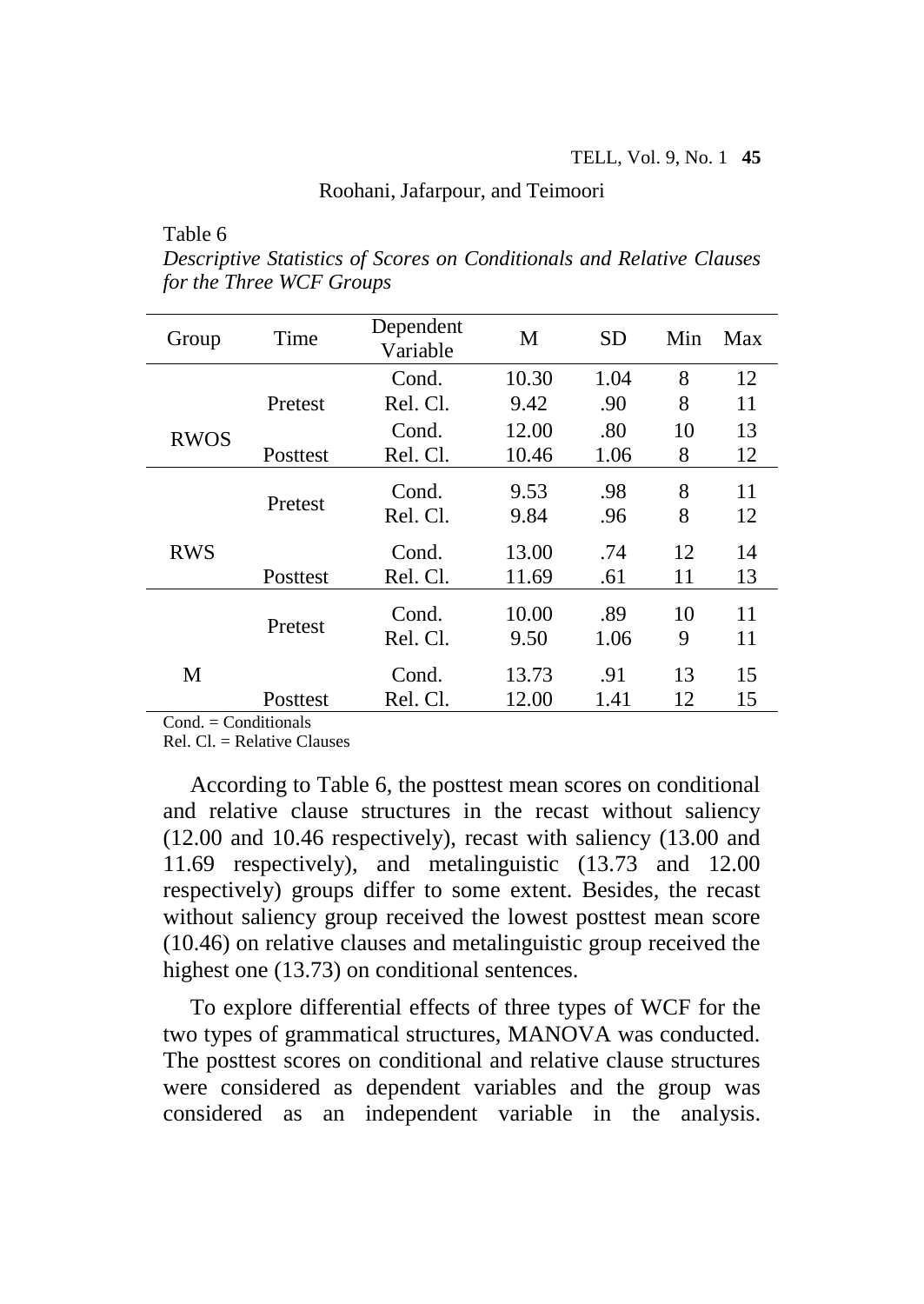Differential Effects of Written Corrective

Meanwhile, to test equality of variances in MANOVA, Box test was checked (Box's  $M = 21.65$ ,  $p = .088$ ). The results for the group effects are reported in Table 7.

#### Table 7

*Multivariate Tests on Group Effects for Two Grammatical Structures/Items*

|           | Effect                   | Value | $\boldsymbol{F}$ | df             | Error<br>df | Sig. | Eta |
|-----------|--------------------------|-------|------------------|----------------|-------------|------|-----|
|           | Pillai's<br>Trace        | .997  | 12631            | $\overline{2}$ | 74          | .000 | .99 |
|           | Wilks'<br>Lambda         | .003  | 12631            | 2              | 74          | .000 | .99 |
| Intercept | Hotelling's<br>Trace     | 341.3 | 12631            | $\overline{2}$ | 74          | .000 | .99 |
|           | Roy's<br>Largest<br>Root | 341.3 | 12631            | $\overline{2}$ | 74          | .000 | .99 |
|           | Pillai's<br>Trace        | .530  | 13.53            | 4              | 150         | .000 | .26 |
|           | Wilks'<br>Lambda         | .478  | 16.50            | 4              | 148         | .000 | .30 |
| Group     | Hotelling's<br>Trace     | 1.07  | 19.58            | 4              | 146         | .000 | .34 |
|           | Roy's<br>Largest<br>Root | 1.05  | 39.61            | 2              | 75          | .000 | .51 |

As Table 7 displays, the results revealed a statistically significant difference,  $F(4, 150) = 13.53$ ,  $* p \le .05$  (Pillai's Trace = .530; partial eta squared = .26); the *p* value for the group variable, i.e. the type of WCF, was found to be statistically significant at .05. This indicates that there was an interaction between the type of WCF and the posttest scores. In other words, there was a very significant difference between the three groups in terms of type of grammatical structure.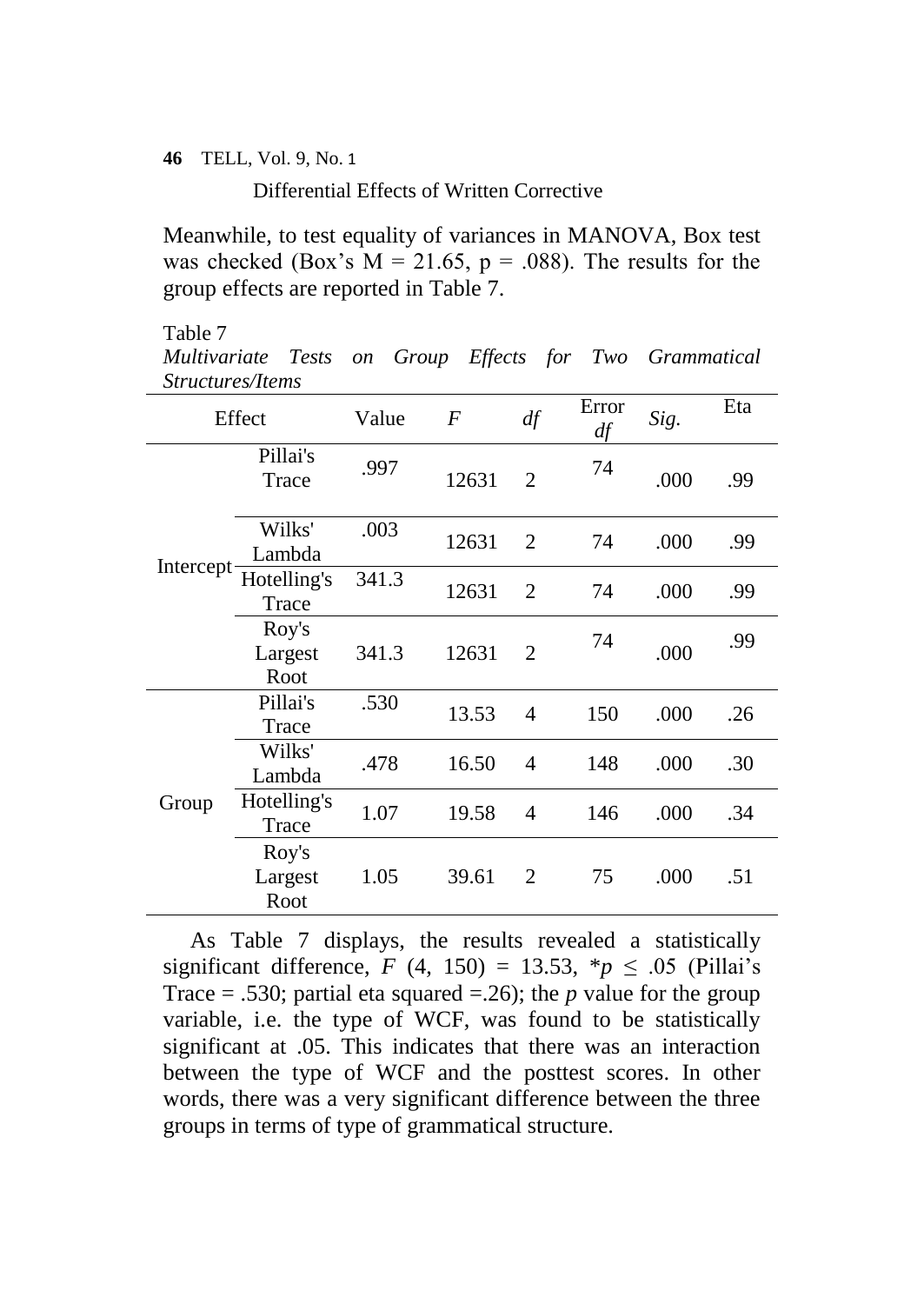When posthoc comparison test was done, the results, as shown in Table 8, revealed that the metalinguistic group was significantly different from the other two groups with regard to the conditional structure, but it was not significantly different from the recast with saliency group with regard to the relative clause structure  $(p = .927)$ .

## Table 8

*Comparison Test on the Two Grammatical Structures in the Three WCF Groups*

| Dependent<br>variable | $(A)$ Group | (B) group   | Mean<br>Difference | Sig. |
|-----------------------|-------------|-------------|--------------------|------|
|                       | М           | <b>RWOS</b> | $1.73*$            | .000 |
| Cond.                 | M           | <b>RWS</b>  | $0.73*$            | .000 |
|                       | <b>RWS</b>  | <b>RWOS</b> | $1.00*$            | .000 |
|                       | М           | <b>RWOS</b> | $1.54*$            | .000 |
|                       | М           | <b>RWS</b>  | 0.30               | .927 |
| Rel. Cl.              | <b>RWS</b>  | <b>RWOS</b> | $1.23*$            | .000 |

Considering the adjusted mean scores on the dependent variable for each group, the results showed that the metalinguistic group ( $M = 13.73$ ) performed significantly better than the recast without saliency  $(M = 12.00)$  and recast with saliency  $(M = 13.00)$  groups on conditional sentences. Similarly, the metalinguistic group  $(M = 12.00)$  performed better than both recast without saliency (*M* = 10.46) and recast with saliency (*M*  $= 11.69$ ) groups on the relative clause structure, but just the mean difference of the metalinguistic and recast without saliency groups on the relative clause structure was significant. Furthermore, the recast with saliency group performed significantly better on the conditionals and relative clauses  $(M =$ 13 and  $M = 11.69$  respectively) than the recast without saliency group ( $M = 12$  and  $M = 10.46$  respectively). In sum, the results revealed a differential effect of the metalinguistic WCF for the type of grammatical structure.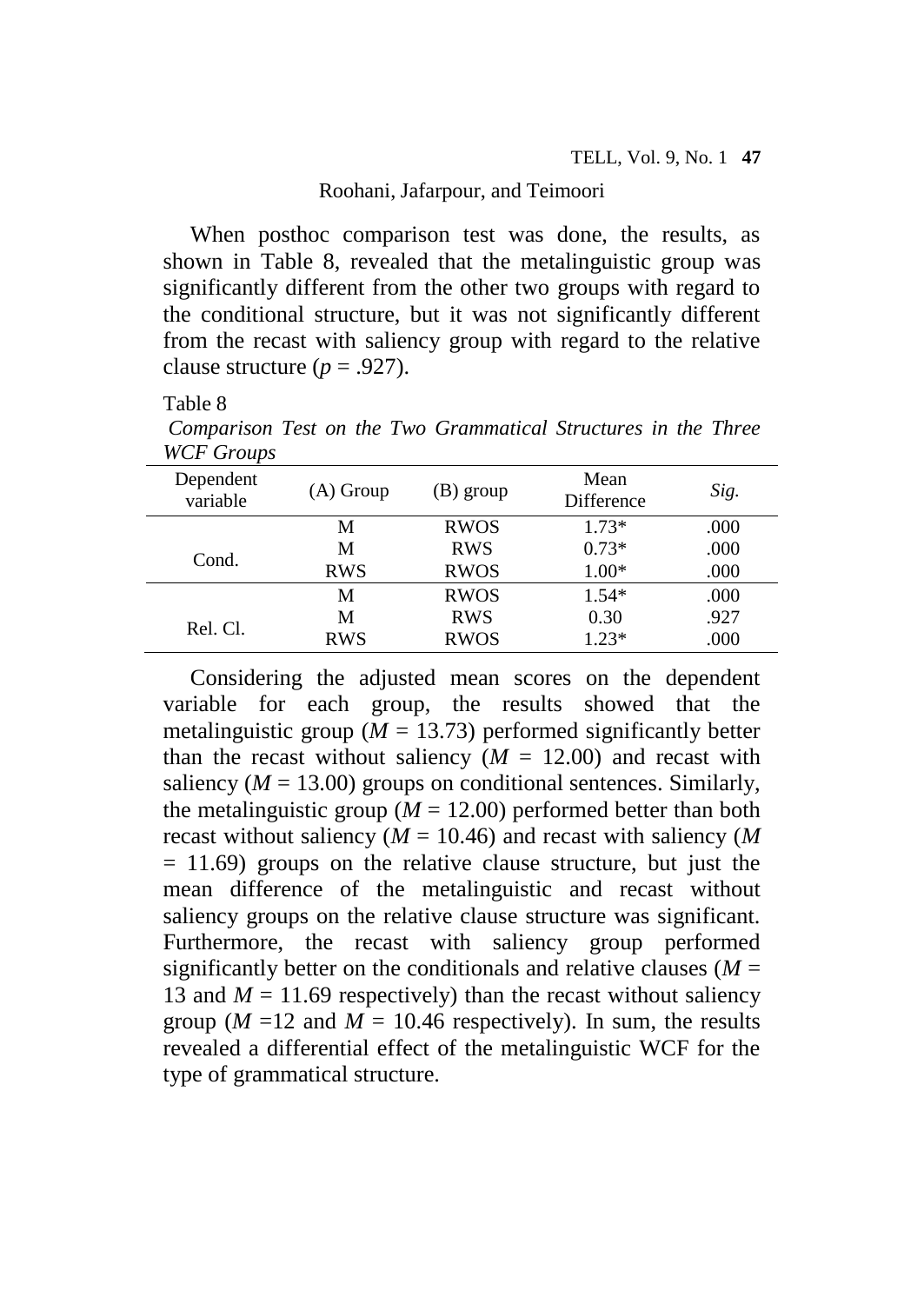Differential Effects of Written Corrective

# **5. Discussion**

The results firstly revealed that those high school EFL students who received WCF had better grammar achievements than those who did not receive any type of WCF. This finding of this study lends support to the view that WCF helps low-intermediate EFL learners in learning grammar. One reason for this finding might be the interactive process maintained through WCF provision. In this study, the interaction between the teacher and learners possibly led the EFL learners in the experimental groups to ponder on the correct use of language forms, and to search for additional confirmatory evidence. Besides, it somehow provided them with information about the nature of their non-target-like form. According to Gass and Selinker (2008), interaction can be achieved through input, output, and feedback; providing WCF on some aspects of grammar is an activity that involves interaction. In general, the three types of WCF directed the high school learners' attention to errors in form, hence better grammar accuracy. Furthermore, the above results partially support the findings of the previous investigations carried out on the effectiveness of CF on L2 development (e.g., Ellis & Sheen, 2006; Gass & Mackey, 2006; Lyster & Saito, 2010) and the positive effect of WCF on developing the grammatical accuracy in students' written work (e.g., Ferris & Helt, 2000).

Secondly, the above results demonstrated the significant effect of metalinguistic and recast with saliency (as two explicit types of WCF) on the EFL participants' grammatical accuracy. That is to say, those EFL learners who received the explicit WCF outperformed significantly better than those who received the recast with saliency (as one implicit type of WCF). A more gradual developmental pattern along a continuum from implicit to more explicit WCF was observed with the implicit (recast without saliency) group having the least development and the metalinguistic group showing the most development. The reason might be related to saliency the explicit CF offered by making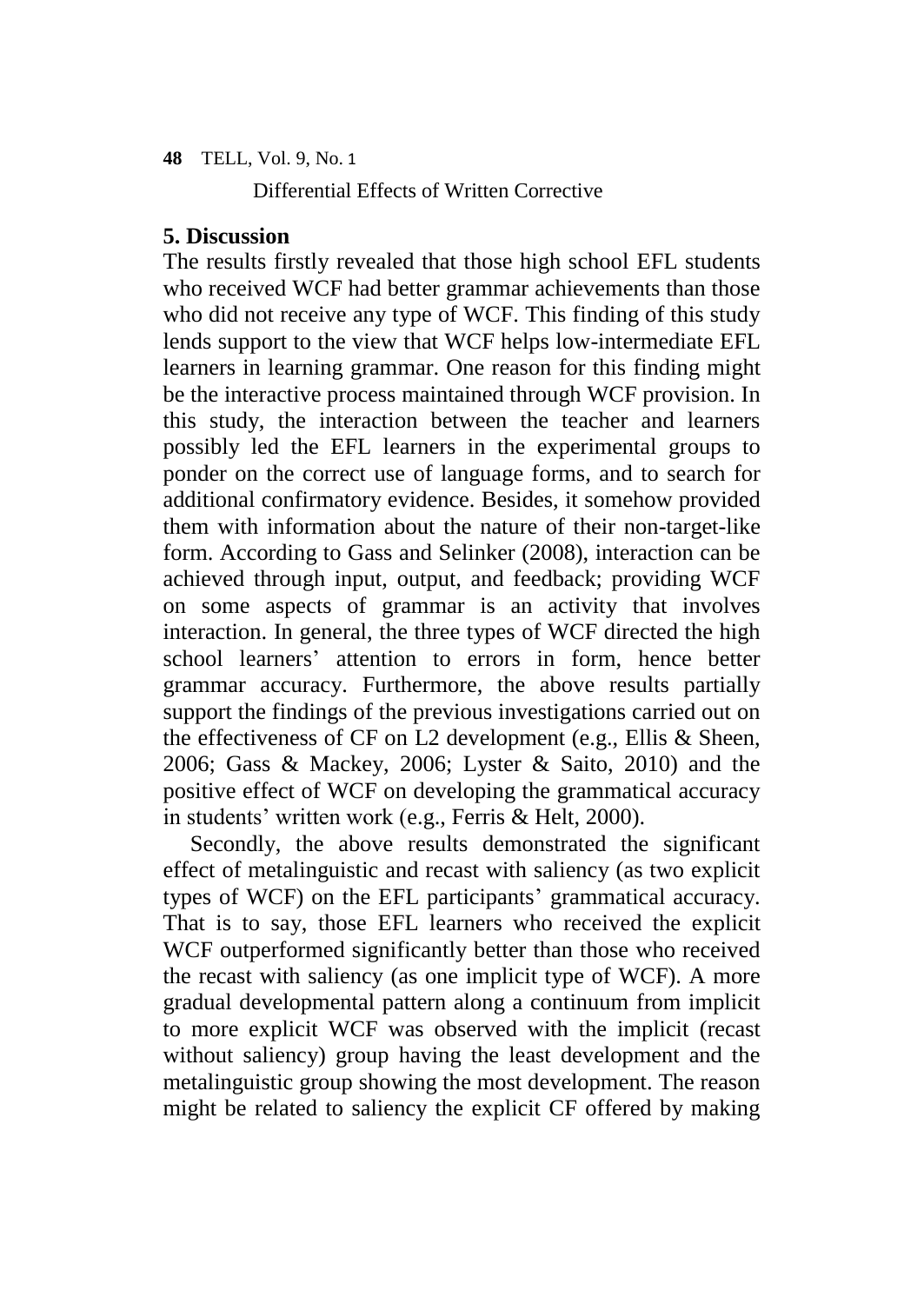the EFL learners perceive feedback as overtly corrective. Most likely, metalinguistic WCF assisted them to attend to form, thereby promoting the salience of WCF. In addition, the greater positive effect of explicit WCF can be justified by the view that attention plays an important part in L2 learning. According to Gass & Macky (2000), attention mediates between input and intake. Similarly, in line with Schmidt's (2001) noticing hypothesis, attention "is necessary in order to understand virtually every aspect of second language acquisition" (p. 1). Possibly, saliency existing in recast that was operationalized through additional enhancing techniques such as bolding and underlining in the present study prompted the EFL learners to pay more attention to their own errors and observe the corrective function of salient recasts. Moreover, the metalinguistic information and explanation given by the instructor must have made them attend to target forms and notice the difference between their own erroneous structures and the target-like forms. When the target-like structures of conditional sentences and relative clauses were juxtaposed with the participants' nontarget like utterances, the gap was further highlighted for the EFL participants. Several researchers (e.g., Long, 1996) also point to salience as a variable that can enhance the effeicency of recast. The enhanced saleince increases the chances that target form is attended to and incorported into the developing grammar (Leeman, 2003).

Additionally, as de Bot (1996) states, explicit WCF types, particularly metalinguistic one, can prompt learners to retrieve target forms to facilitate L2 grammatical accuracy. However, as Lyster and Ranta (1997) point out, when recasts are used without enhanced salience, they remain somehow ambiguous as a kind of WCF to learners. Thus, it is possible that recasts without saliency were vague to the young high school participants who were at low-intermediate level. The above finding is also consistent with the findings of the other studies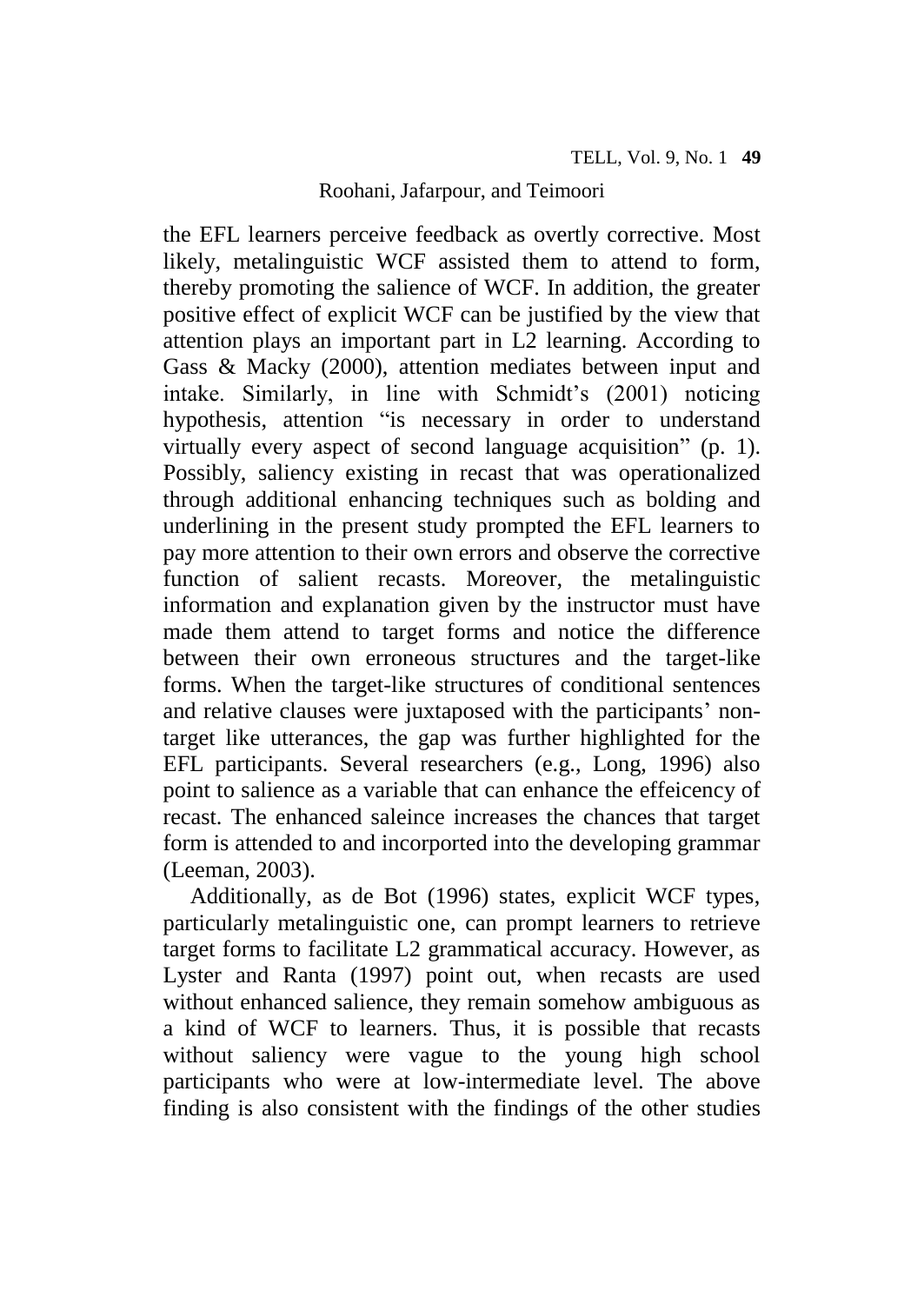Differential Effects of Written Corrective

indicating that explicit CF would have superiority over implicit one in learning grammar (Ellis, 2009; Loewen & Erlam, 2006; Nassaji, 2009), but it is inconsistent with the finding of Lyster and Izquierdo's (2009) study reporting no significant difference between the implicit and explicit feedback types among adult French learners. This issue may be attributed to the type of grammatical category being studied. Unlike the present study, they examined the effects of prompts (explicit) vs. recast (implicit) on the acquisition of grammatical gender in French.

Thirdly, the results revealed that there was a differential effect for the type of CF such as metalinguistic WCF. The metalinguistic group performed significantly better than the other two groups with regard to conditional sentence structure, but the better performance of the metalinguistic group over the recast with saliency group was not significant with regard to relative clause structure. In addition, a significant differential effect was not observed for other WCF types even though the performance on the conditional structure seemed to be better. One possible explanation for the above results might be due to the developmental readiness; that is, learners are sometimes more cognitively ready to acquire a grammatical structure. Several researchers (e.g. Mackey & Philp, 1998) have also argued for developmental readiness as a key factor. The possibility exists that the Iranian high school EFL participants were more at developmentally ready stage to learn conditional sentences. Researchers (e.g., Gass, 1997) have argued in favor of developmental readiness in terms of noticing. According to these researchers, a learner should be at an appropriate level of readiness which allows for the possibility to notice the contrast between the target-like and erroneous utterances when CF is given. Additionally, Long (1996) has proposed that learners at a higher developmental level may benefit from repeated rehearsal with certain grammatical features which free up intentional resources. It is very likely that the participants had higher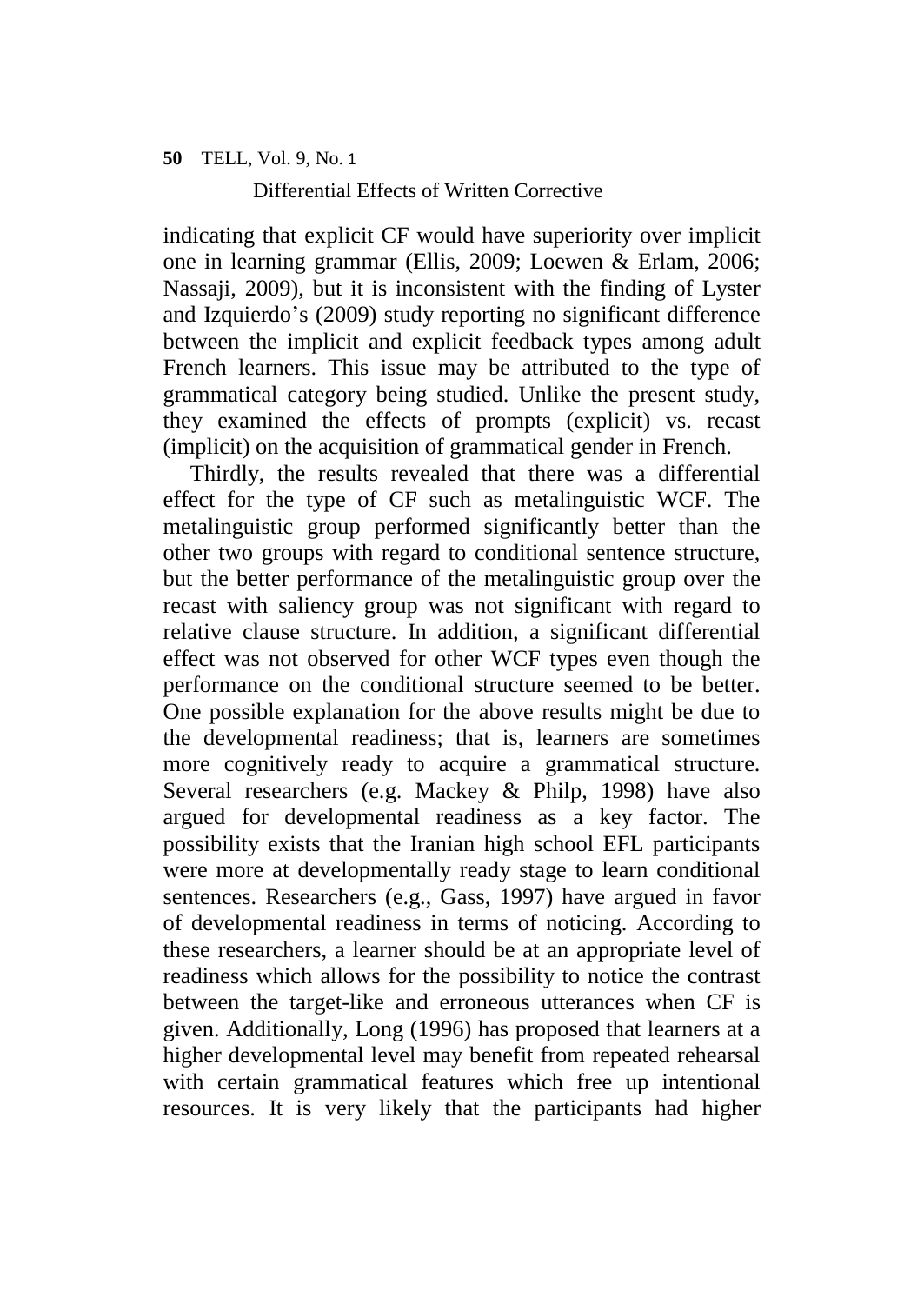baseline ability with conditional sentences even though the pattern of improvement was observed for both structures. Nonetheless, caution should be exercised in interpreting the above results because we still know little about the learners'interlanguage state or what exactly constitutes their readiness for a given grammatical structure.

# **6. Conclusion**

The aims of this study were to investigate the effects of using three types of WCF (recast without saliency, recast with saliency, and metalinguistic) on Iranian high school EFL learners' grammatical accuracy, explore the effectiveness of explicit (metalinguistic and recast with saliency) vs. implicit (recast without saliency) type of CF in response to the written errors, and examine the differential effects of WCF for two types of grammatical structures (i.e., conditionals and relative clauses). It was found that provision of WCF resulted in significantly higher grammatical accuracy the participants at the low-intermediate level of proficiency.

Furthermore, the results documented a significant advantage for the high school EFL learners exposed to more explicit type of WCF. Metalinguistic and recast with saliency feedback could help the EFL students reduce their grammatical errors. Moreover, the above results revealed that those EFL students who received metalinguistic WCF had better gains in conditional sentences than relative clauses. The differential effect of WCF, including the metalinguistic type, may be due to the learners' interlanguage state or developmental readiness for certain grammatical structures. However, caution should be taken in generalizing the finding. As Ellis (2010) states, in-depth understanding of why some types of CF assist learners better than others in particular situations may depend on other mediating variables.

The findings imply that WCF is beneficial in developing EFL students' grammatical accuracy in high schools in Iran.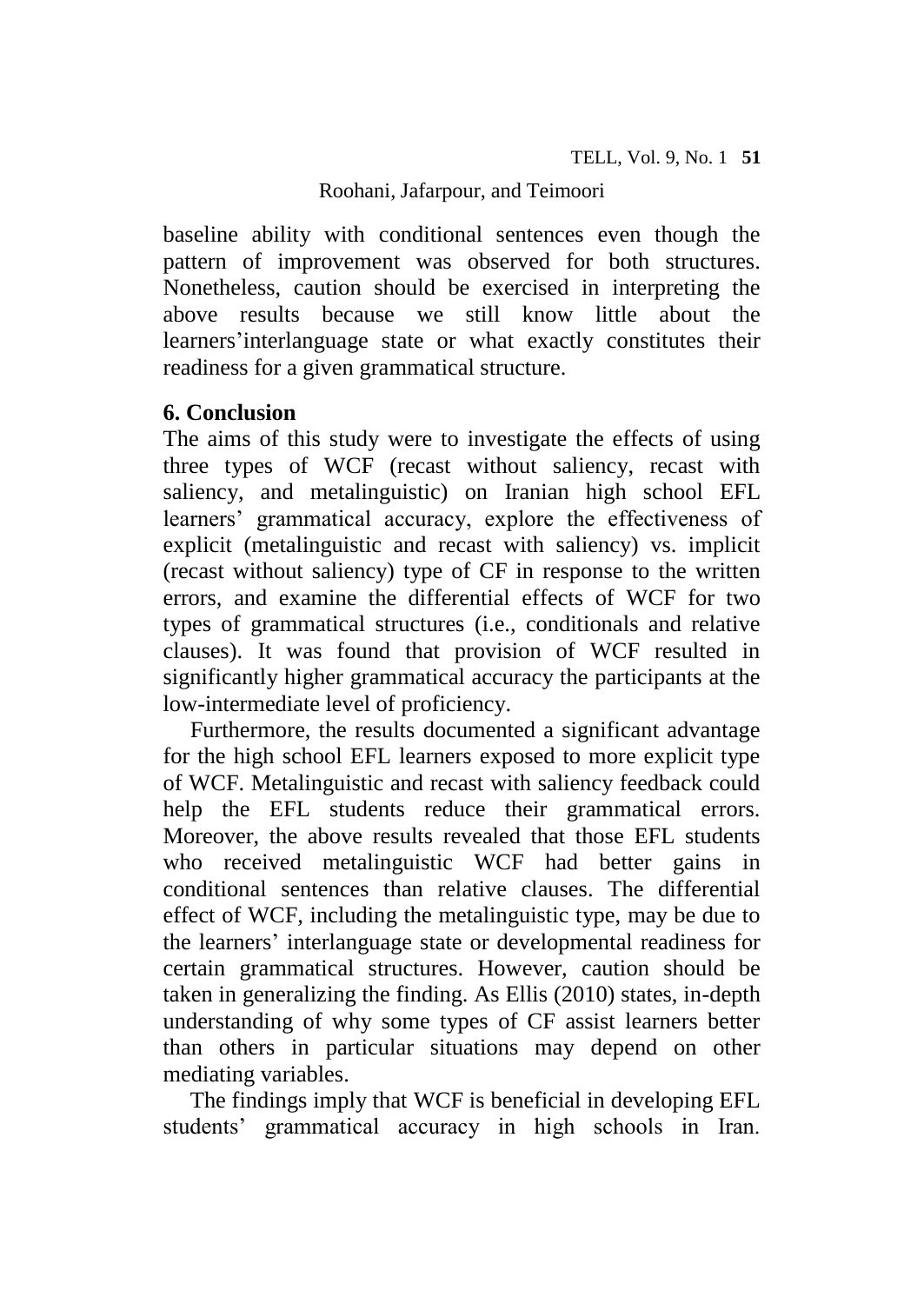Differential Effects of Written Corrective

Moreover, they add to our theoretical understanding of how the level of explicitness can affect L2 grammar development. By implication, the results carry some weight to recommend EFL teachers to use more explicit types of WCF, such as recast with saliency and metalinguistic feedback, for low intermediate-level EFL students in high schools in Iran. The findings can also shed light on the learning potential associated with writing, in terms of the grammatical accuracy that may derive from applying explicit WCF on other grammatical forms in writing tasks.

The results of the study also revealed that there are some differential effects for the two grammatical structures. Now it is time that the research community puts the narrowly formoriented WCF investigation to rest and turns its attention to the interaction between different types of WCF and various L2 grammatical structures. Besides, future studies can investigate whether WCF enjoys any value for both rule-governed and non rule-governed L2 structures.

## **References**

- Allwright, D. (1975). Problems in the study of the language teachers' treatment of learner error. In M. Burt & H. Dulay (Eds.), O*n TESOL 75: New directions in second language learning, teaching, and bilingual education* (pp. 96-109). Washington D.C.: TESOL.
- Birjandi, P., Nowrooozi, M. & Mahmoodi, Q. (2009). *English book 2*. Tehran: I.R.I. Ministry of Education, Organization for Educational Research and Planning.
- Celce-Murcia, M. (2001). Language teaching approaches: An overview. In M. Celce-Murcia (Ed.), *Teaching English as a second or foreign language* (pp. 3-11). Boston: Heinle.
- Cook, V. (2008). *Second language learning and teaching*. (4<sup>th</sup>ed.). London: Hodder Education.
- De Bot, K. (1996). The psycholinguistic of the output hypothesis. *Language Learning, 46*, 529-555.
- Doughty, C., & Varela, E. (1998). Communicative focus on form. In C. Doughty & J. Williams (Eds.), *Focus on form in classroom*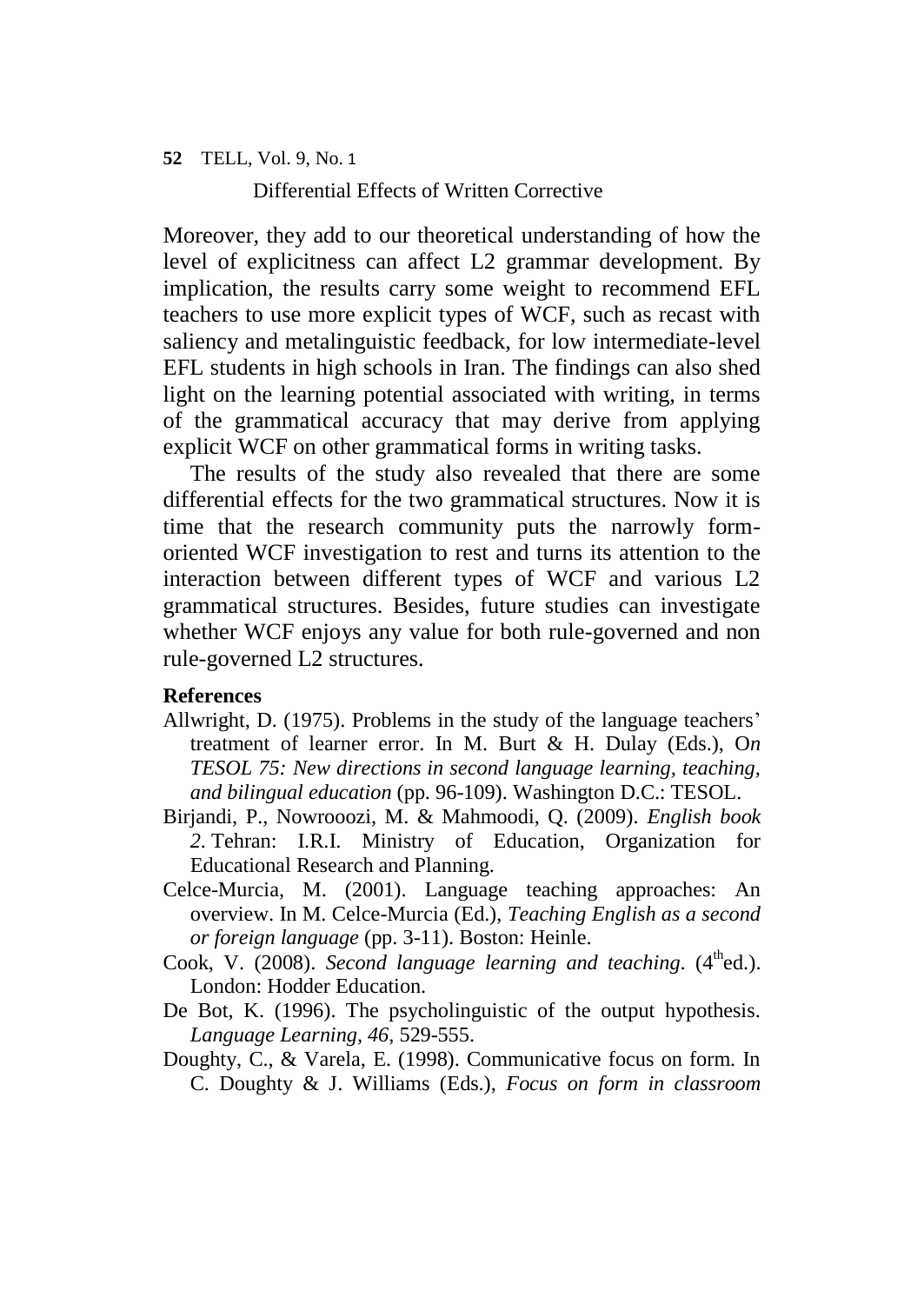*second language acquisition* (pp. 114-138). New York: Cambridge University Press.

Edwards, L. (2007). *Oxford Placement Test*. Oxford: Oxford University Press

Ellis, R (2002). Doing focus-on-form. *System*, *30*, 419-32.

- Ellis, R. (2009). Implicit and explicit learning, knowledge and instruction. In Ellis et al. (Eds.), *Implicit and explicit knowledge in second language learning, testing and teaching* (pp. 31-64). Bristol: Short Run Press Ltd.
- Ellis, R. (2010). A framework for investigating oral and written corrective feedback. *Studies in Second Language Acquisition, 32,*  335-349.
- Ellis, R., Loewen, S., & Erlam, R. (2006). Implicit and explicit corrective feedback and the acquisition of L2 grammar. *Studies in Second Language Acquisition, 28,* 339-368.
- Ellis, R., & Sheen, Y. (2006). Re-examining the role of recasts in second language acquisition. *Studies in Second Language Acquisition, 28,* 575-600.
- Ferris, D. R., & Helt, M. (2000). *Was Truscott right? New evidence on the effects of error correction in L2 writing classes*. Paper presented at the American Association of Applied Linguistics Conference, Vancouver, Canada.
- Ferris, D. R., & Roberts, B. (2001). Error feedback in L2 writing classes. How explicit does it need to be? *Journal of Second Language Writing, 10,* 161-184.
- Fotos, S., & Nassaji, H. (Eds.). (2007). *Form focused instruction and teacher education: Studies in honour of Rod Ellis*. Oxford: Oxford University Press.
- Gass, S., (1997). *Input, interaction and the second language learner*. Mahwah, NJ: Lawrence Erlbaum Associates.
- Gass, S., & Mackey, A. (2000). *Stimulated recall methodology in second language research.* Mahwah, NJ: Lawrence Erlbaum Associates.
- Gass, S., & Mackey, A. (2006). Input, interaction and output: An overview. *AILA Review, 19,* 3-17.
- Gass, S., & Selinker, L. (2008). Second language acquisition: An introductory course. ( $3<sup>rd</sup>$ ed.). New York: Taylor & Francis.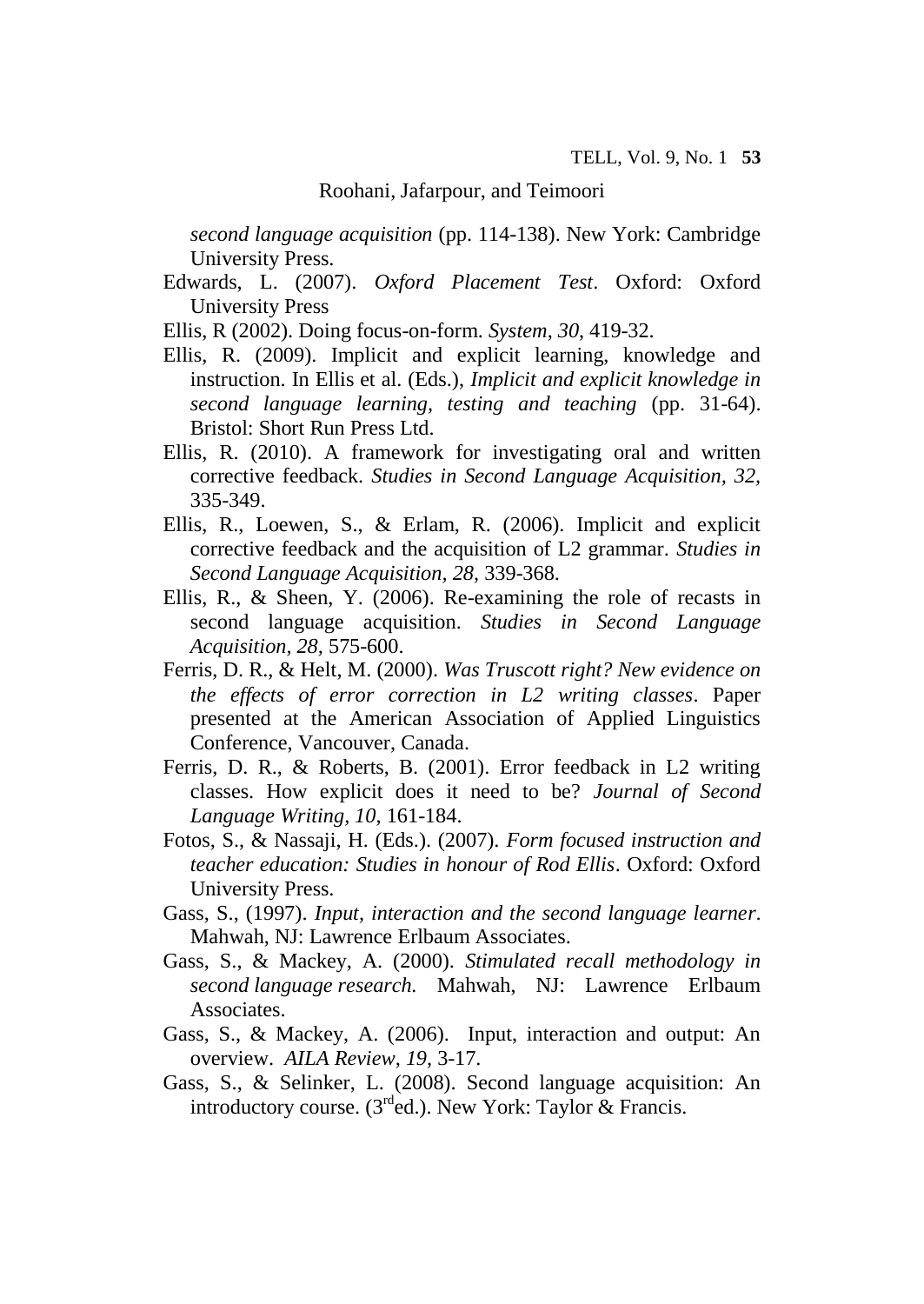Differential Effects of Written Corrective

- Iwashita, N. (2003) Negative feedback and positive evidence in taskbased interaction: Different effects onL2 development. *Studies in Second Language Acquisition, 25,* 1-36.
- Krashen, S. (1998).Comprehensible output? *System*, *26*, 175-182.
- Larson-Hall, J. (2010). *A guide to doing statistics in second language research using* SPSS. New York: Routledge.
- Leeman, J. (2003). Recasts and second language development: Beyond negative evidence. *Studies in Second Language Acquisition, 25*, 37-63.
- Li, S. (2010). The effectiveness of corrective feedback in SLA: A meta-analysis*. Language Learning, 60*, 309-365.
- Loewen, S. (2005). Incidental focus on form and second language learning. *Studies in Second Language Acquisition*, *27*(3), 361- 386.
- Loewen, S., & Erlam, R. (2006). Corrective feedback in the chat room: An experimental study. *Computer Assisted Language Learning 19*(1), 1-14.
- Long, M. (1996). The role of the linguistic environment in second language acquisition. In W. C. Ritchie & T. K. Bhatia (Eds.), *Handbook of second language acquisition* (pp. 413-468). San Diego, CA: Academic Press.
- Long, M. (2006). *Problems in SLA*. Mahwah, NJ: Erlbaum.
- Lyster, R. (2002). The importance of differentiating negotiation of form and meaning in classroom interaction. In Burmeister, P., Piske, T. & Rohde, A., (Eds.), *An integrated view of language development: Papers in honor of Henning Wode* (pp. 381-97)*.*  Trier, Germany: Wissen-Schaftlicher Verlag.
- Lyster, R. (2004). Differential effects of prompts and recasts in formfocused instruction. *Studies in Second Language Acquisition, 26,*  399-432.
- Lyster, R., & Izquierdo, J. (2009). Prompts versus recast in dyadic interaction. *Language Learning, 59(2),* 453-498.
- Lyster, R., & Ranta, L. (1997). Corrective feedback and learner uptake: Negotiation of form in communicative classrooms. *Studies in Second Language Acquisition, 20*, 37-66.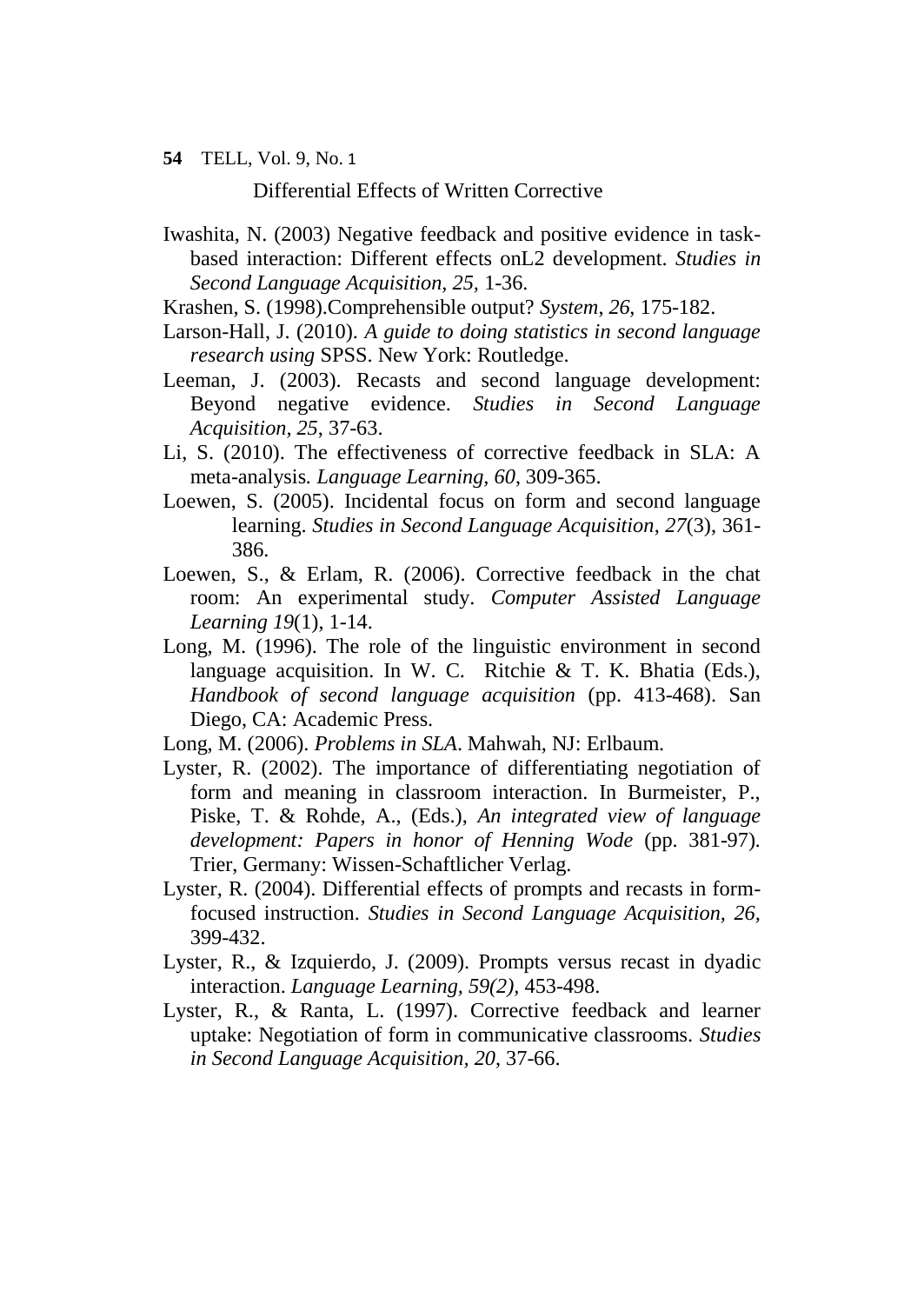- Lyster, R., & Saito, K. (2010). Oral feedback in classroom SLA: A meta-analysis*. Studies in Second Language Acquisition, 32*,265- 302.
- Mackey, A., & Gass, S. (Eds.). (2006). Pushing the methodological boundaries in interaction research *Studies in Second Language Acquisition, 28*(special issue), 55-76.
- Mackey, A., & Goo, J. (2007). Interaction research in SLA: A metaanalysis and research synthesis. In A. Mackey (Ed.), *Conversational interaction in second language acquisition: A series of empirical studies* (pp. 407-452). Oxford: Oxford University Press.
- Mackey, A., Philp, J., (1998). Conversational interaction and second language development: Recasts, responses, and red herrings? *Modern Language Journal, 82,* 338-56.
- Nassaji, H. (2009). Effects of recasts and elicitations in dyadic interaction and the role of feedback explicitness. *Language Learning, 59*, 411-52.
- Nassaji, H., & Fotos, S (2004). Current developments in research on the teaching of grammar. *Annual Review of Applied Linguistics*, *24*, 126-145.
- Pallant, J. (2007). *SPSS survival manual: A step-by-step guide to data analysis using SPSS version 15* (3rded.). New York: Open University Press.
- Panova, I., & Lyster, R. (2002). Patterns of corrective feedback and uptake in an adult ESL classroom. *TESOL Quarterly, 36*(4), 573- 595.
- Sanz, C., & Morgan-Short, K. (2004). Positive evidence versus explicit rule presentation and explicit negative feedback: A computer-assisted study. *Language Learning, 54,* 35-78.
- Saxton, M. (2005). 'Recast' in a new light: Insights for practice from typical language studies. *Child Language Teaching and Therapy, 21*(1), 23-38.
- Schmidt, R. (2001). Attention. In P. Robinson (Ed.), *Cognition and second language instruction* (pp. 3-32). New York: Cambridge University Press.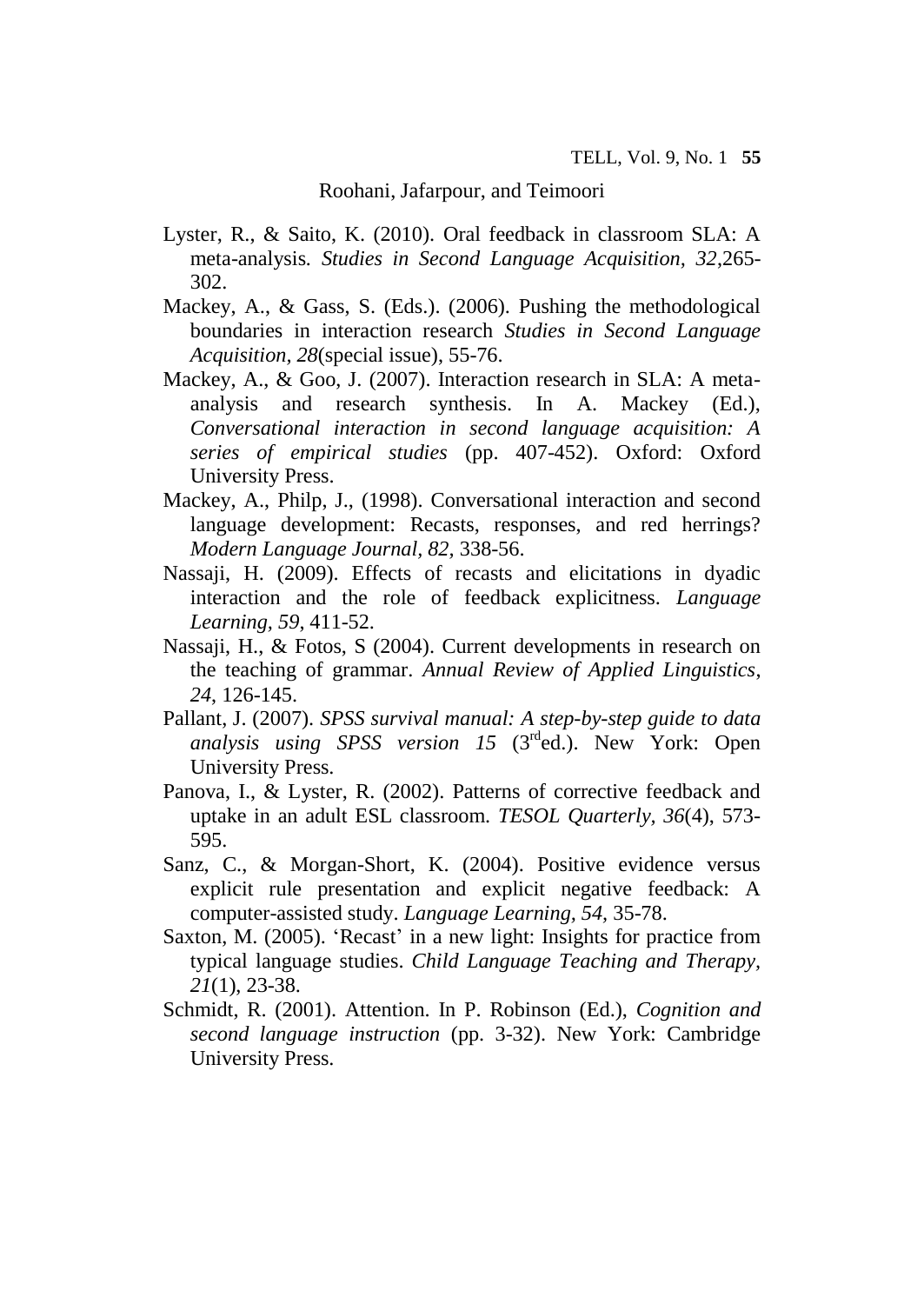Differential Effects of Written Corrective

- Sheen, Y. (2006). Exploring the relationship between characteristics of recasts and learner uptake. *Language Teaching Research, 10,*  361-392.
- Yang, Y., & Lyster, R. (2010). Effects of form-focused practice and feedback on Chinese EFL learners' acquisition of regular and irregular past tense forms. *Studies in Second Language Acquisition, 32,* 235-263.

#### **Appendix A: Grammaticality Judgment Pretest**

*Instruction:* Mark column A if the sentences are *grammatical* or column B if they are *ungrammatical*.

| <b>Items</b>                                        | A | B |
|-----------------------------------------------------|---|---|
| 1. I know a man who has ten clever children.        |   |   |
| 2. When I was abroad, I saw mountains whom were     |   |   |
| snow-covered in summer.                             |   |   |
| 3. The meeting which lasted three hours made my     |   |   |
| students bored.                                     |   |   |
| 4. The man whom escaped last night was an army      |   |   |
| officer in my town.                                 |   |   |
| 5. Is the young man which is standing in the queue  |   |   |
| is waiting for their lunch?                         |   |   |
| 6. Is this the cake which your mother baked last    |   |   |
| night for herself?                                  |   |   |
| 7. A snowplow is a machine which clears the roads   |   |   |
| in winter.                                          |   |   |
| 8. The noisy boy whom you pushed away is known      |   |   |
| as a great fighter.                                 |   |   |
| 9. This city is made for children which love        |   |   |
| dollhouses.                                         |   |   |
| 10. He invited the clever boys where have blue eyes |   |   |
| and black hair.                                     |   |   |
| 11. In the park, there is a merry-go-round which    |   |   |
| you can play with your little son.                  |   |   |
| 12. The students have lost the notebook what you    |   |   |
| brought for me last week.                           |   |   |
| 13. People talked about topics who are not suitable |   |   |
| for that occasion.                                  |   |   |
| 14. You have to learn the social behavior which     |   |   |
| foreign people show in their lives.                 |   |   |
| 15. It must be about something who both teacher     |   |   |
| and student have.                                   |   |   |
| 16. I will phone to inform you if I can get home    |   |   |
| before 7 o'clock.                                   |   |   |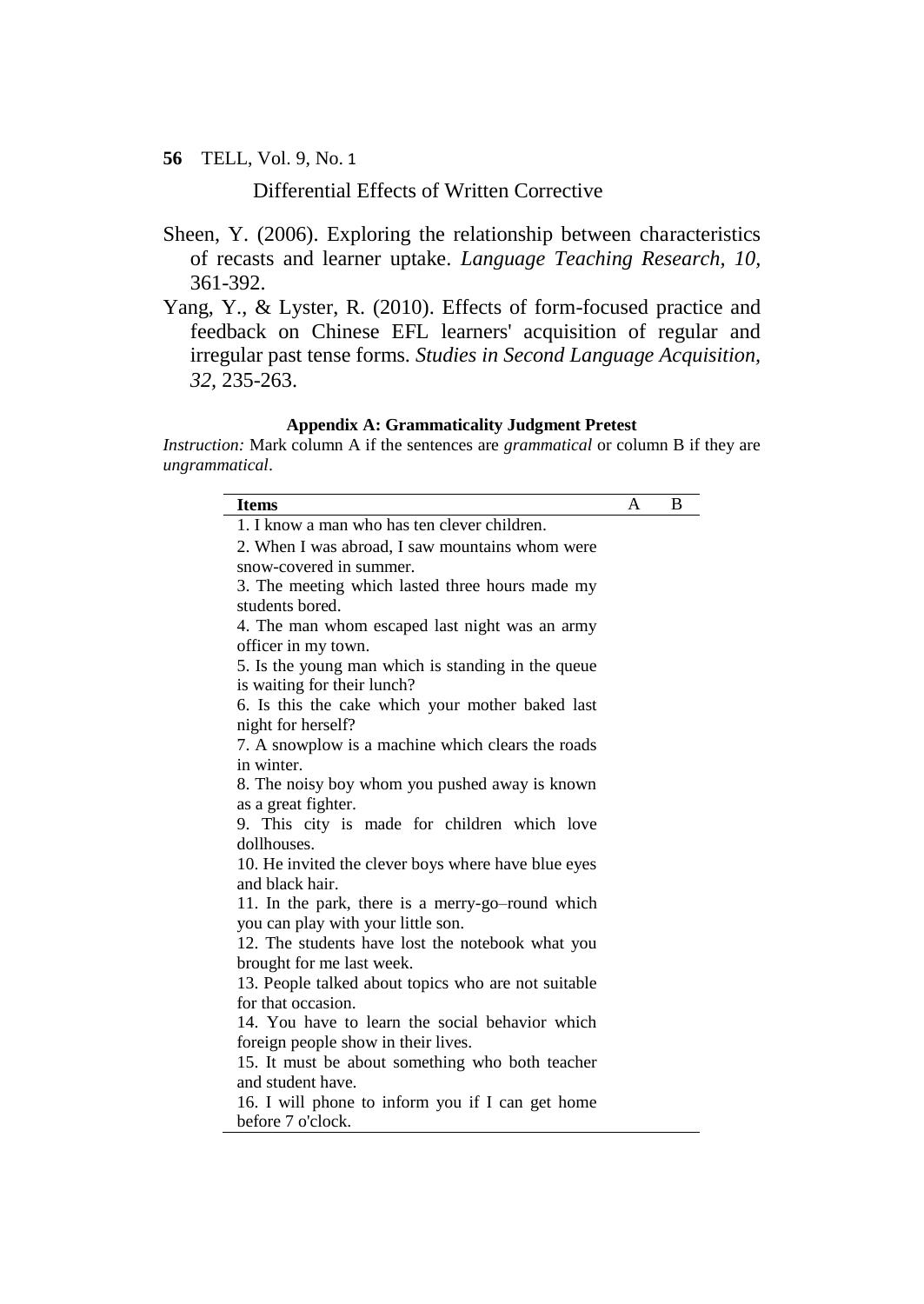17. If the sun comes out and the weather is fine, we

would go swimming. 18. We can't write to him unless he gives us his address. 19. Will water be hot and change into steam if you boiled it. 20. If I finished my work in time, I may see the teacher in the office. 21. If they offered me a good job, I could take it and stay here forever. 22. We would go to the movies if we were not so busy on Friday. 23. Where will you go if you could go anywhere in the world. 24. If your brother were you, he may start looking for a better job. 25. If Betty and jack studied hard, they would not get bad marks and would succeed. 26. If you did not fall asleep, you will not have a bad accident. 27. What can Susan do for you if she knows more about your problem? 28. What would happen if we are not able to study hard for the exam? 29. If the man in the street does not help me, I would not be able to bring that big box. 30. Would you go to university if you were cleverer?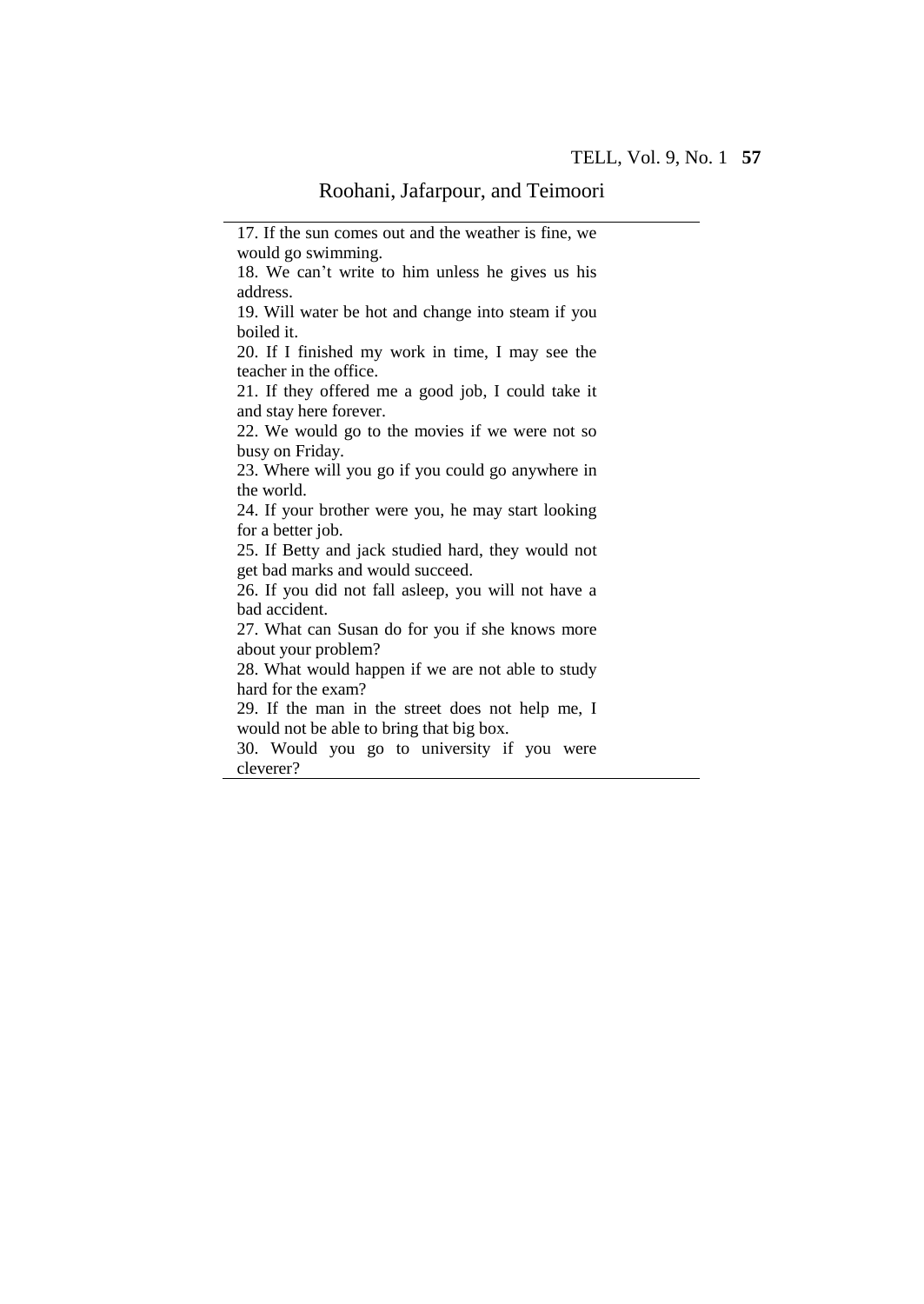#### Differential Effects of Written Corrective

#### **Appendix B: Grammaticality Judgment Posttest**

*Instruction:* Mark column A if the sentences are *grammatical* or column B if they are *ungrammatical*.

Items A B 1. The woman who opened the door was wearing a black scarf. 2. The factory who John works is the biggest in the town. 3. A butcher is a person which sells meat in the shopping center. 4. This is the second time whom I make a mistake. 5. A man who has a lot of money isn't necessarily happy. 6. The books whom you gave me yesterday were interesting. 7. I enjoyed the book which you lent me yesterday afternoon. 8. Charles Dickens which is a great writer wrote "Oliver Twist". 9. The boy who has lost his book is waiting for you. 10. He's the mechanic who repaired my father' car in the garage. 11. Those are the students which I taught English last year. 12. The girl whom I met in the street yesterday was Ali's sister. 13. I am wearing the shoes which my mother bought last year. 14. The tourists whose are sitting in the yard are from Iran. 15. A crow is a black bird who steals cheese and glowing things. 16. If the weather is fine this morning, we will play football in the yard. 17. Can we go to the cinema if you are free? 18. If she leaves home late, she would not arrive in time. 19. I will not go for a walk if it did rain. 20. If the weather is not fine, I can stay at home. 21. If I were a rich man before, I will buy a house for you. 22. If he did not eat too much, he would not be so much fat. 23. Might they come to see you if they had known